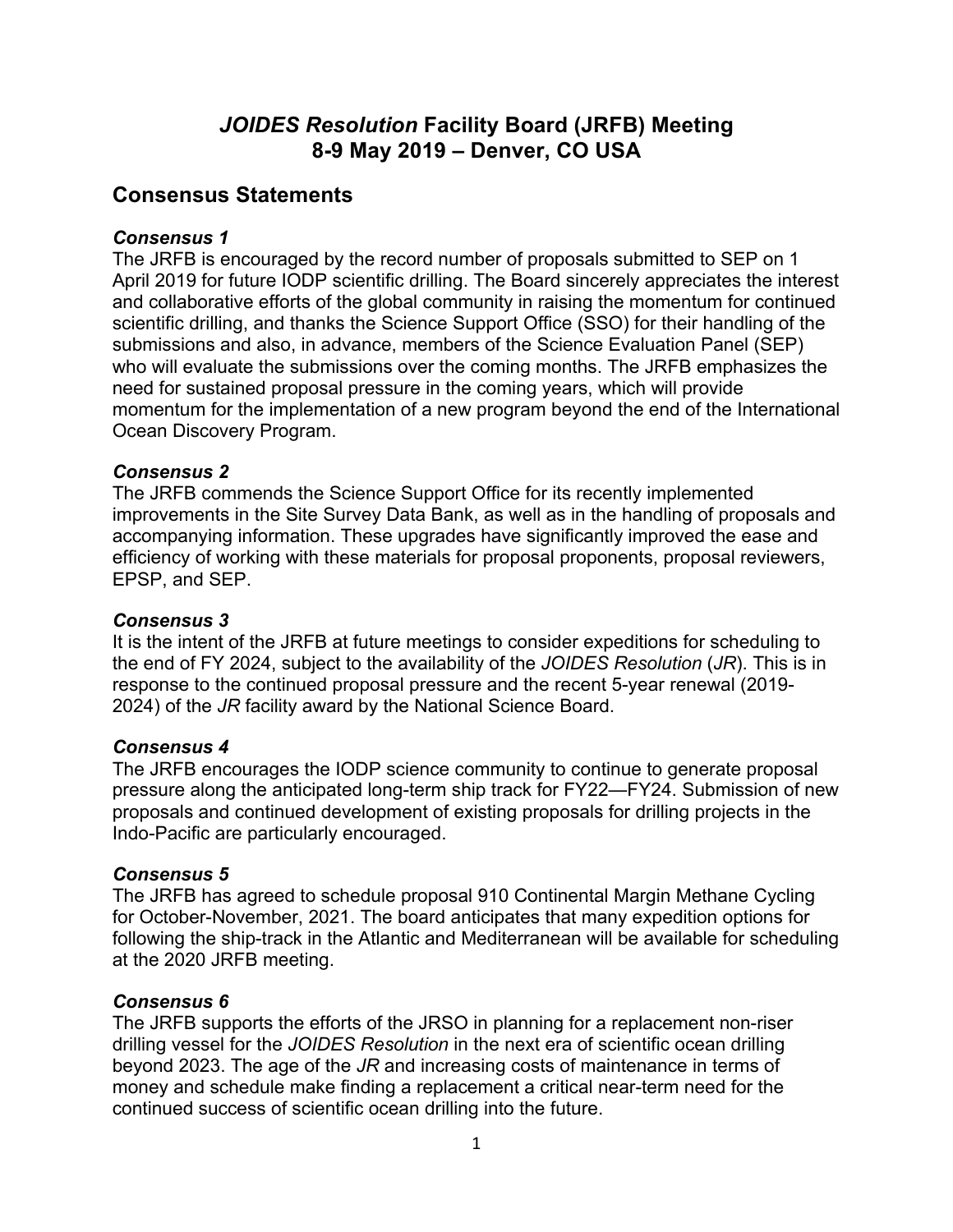## *Consensus 7*

The JRFB is excited about the positive momentum the international Earth Science community has developed in identifying new science frontiers and platform needs for the next scientific ocean drilling program. The national/regional workshops that have been held - J-DESC (Japan), PROCEED (ECORD), Ocean Planet (ANZIC), and NEXT (USA) - have been extremely well attended with a lot of enthusiasm for developing the plan for the next era of scientific ocean drilling. We also look forward to the results from the IODP-China workshop (August 2019). The strong participation and leadership engagement by early-career scientists is a strong testament to the attraction scientific ocean drilling provides to the next generation of Earth scientists. The JRFB applauds the strong desire expressed by the workshop attendees and the IODP Forum for using a multi-platform model in writing the next science plan.

#### *Consensus 8*

The JRFB recognizes and applauds the exceptional support provided by the JRSO managing the *JOIDES Resolution*, including responsiveness to extraordinary circumstances allowing the program to continue with little interruption.

## *Consensus 9*

The timeline for completing the new scientific ocean drilling science plan, as presented by IODP Forum Chair Dick Kroon, is ambitious. However, the JRFB strongly supports this timeline because it is necessary for advancing plans for securing a new US riserless drilling platform and for international partner renewal processes. We also greatly appreciate the open nature of the proposed process and urge that the writing team be inclusive of those responsible for coordinating the regional/national workshops, subject expertise, diversity, and early career scientists.

#### *Consensus 10*

The JRFB applauds and supports the IODP Forum Chair's plans to strengthen synergies between IODP and the International Continental scientific Drilling Program (ICDP). It is essential such synergies continue to be developed and strengthened if amphibious expeditions are to be highlighted in the new science plan.

#### *Consensus 11*

The JRFB is encouraged by the report from the Future of Marine Seismics Workshop and looks forward to the NSF response to this report in maintaining the site survey capability for US scientists. This capability is vital for submitting competitive and implementable drilling proposals.

#### *Consensus 12*

The JRFB supports the attendance of SEP member(s) for Amphibious Drilling Proposals at the ICDP SAG meetings, and that the SAG representatives be invited to the relevant SEP meetings.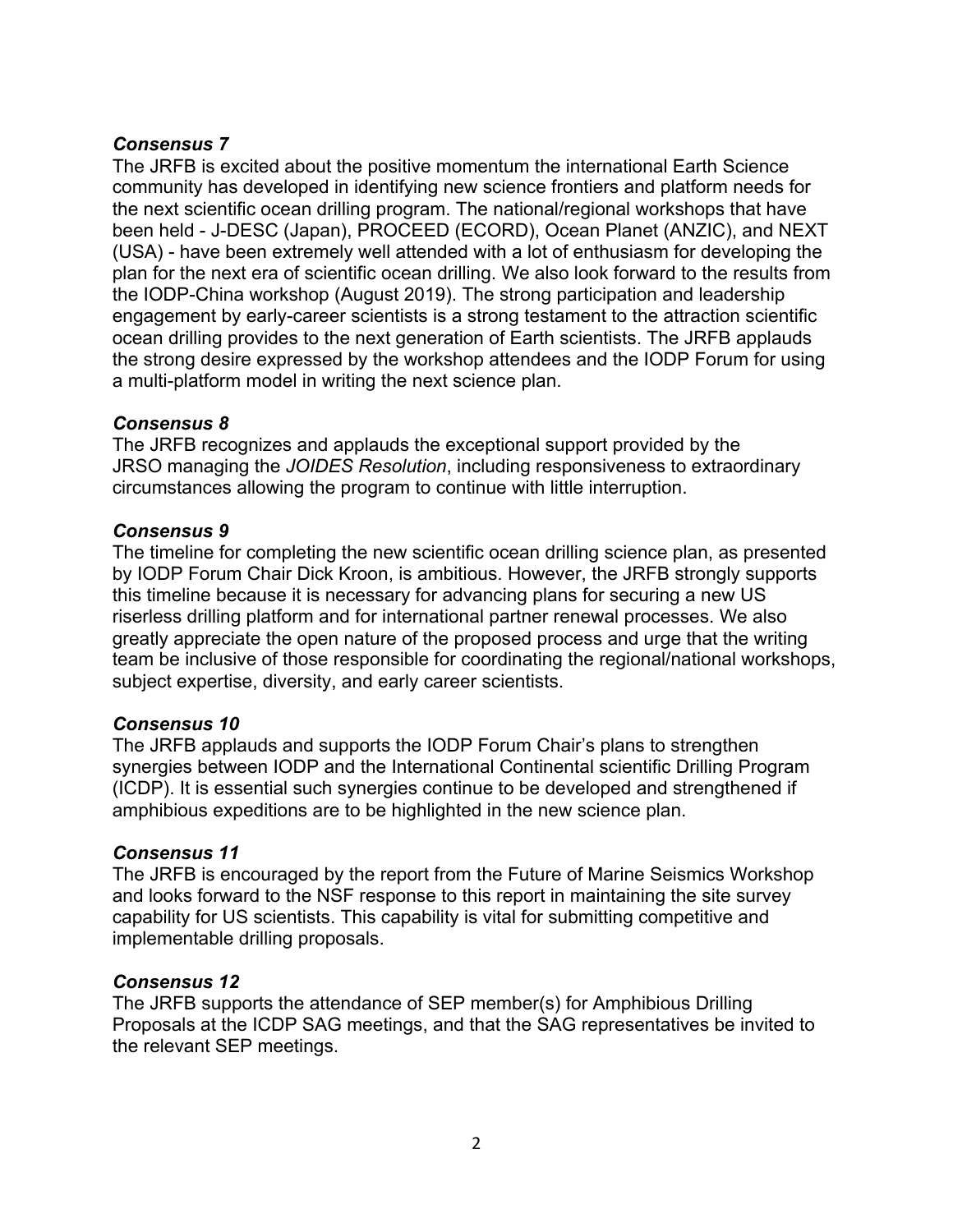#### *Consensus 13*

As noted by the 2018 JRFB Consensus 9, the JRFB in exceptional circumstances on a case-by-case basis will consider to keep unimplemented sites on the board for potential completion at a later date. As such, the JRFB has decided to keep Expedition 379 Sites ASSE-01C, 02C, 03B, and 11A at the board.

#### *Consensus 14*

The Science Support Office Annual Program Plan FY'20 is recommended for approval.

#### *Consensus 15*

Liping Zhou is sincerely thanked for his service and dedication to serving on the JOIDES Resolution Facility Board. It has been a pleasure to work with him over his term and we wish him well in his forthcoming endeavours, and hope we will see him serving again on future IODP panels.

#### *Consensus 16*

Wolfgang Bach has been a dedicated advocate of scientific ocean drilling for many years. The JRFB has greatly benefitted from his experience over the term he has served. We sincerely thank him for his service to this facility board and to scientific ocean drilling and wish him well in his life after JRFB.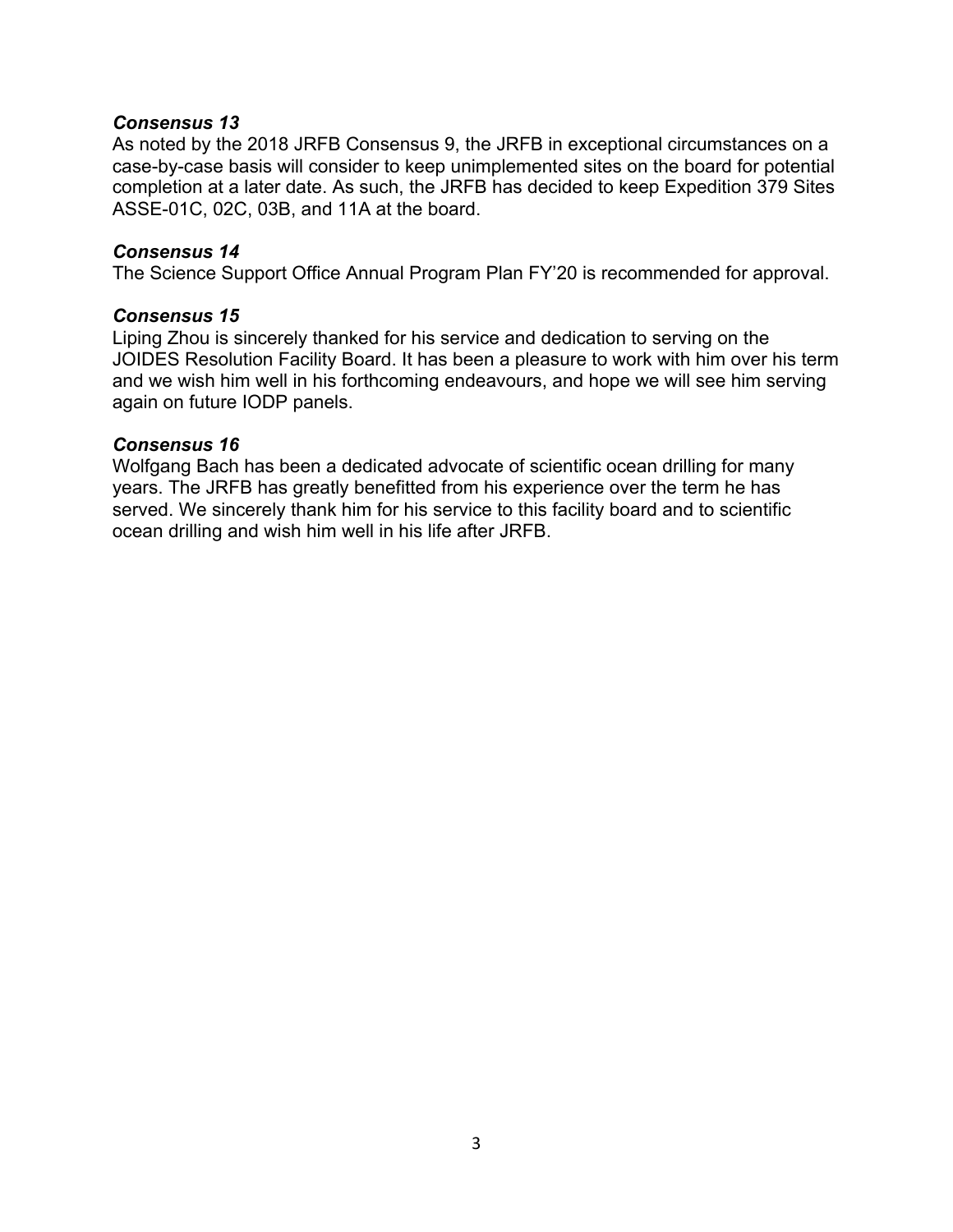# **Action Items**

#### *Action Item 1*

Before the next JRFB meeting, NSF will provide a summation of the MoU negotiations and budget forecast for future United States participation in scientific ocean drilling.

#### *Action Item 2*

The JRSO is to provide an information document on the general capabilities of the potential new non-riser platform, including the efficiencies such a new vessel will have over the *JR*, with a percentage estimate of the higher cost to all partners.

#### *Action Item 3*

The JRFB will revise the *JR* track map and the call for proposals advertisement. This will be completed before the call for proposals is due to be published to advertise the 1 October 2019 submission deadline.

#### *Action Item 4*

The SSO is asked to investigate and summarize the reason(s) why 1 April 2019 saw a record number of proposals submitted. This could be done by asking the lead proponents of the recently submitted proposals why they were submitted in April. The results will help the JRFB and other FBs focus on what is working to generate proposal pressure, which is critical for the renewal of scientific drilling in the respective member countries. The SSO findings should be submitted to the JRFB via email as soon as they are available.

#### *Action Item 5*

The JRFB Chair will work with the SEP Co-chairs to come up with an efficient format for presentation of proposals that are forwarded to the JRFB for scheduling consideration.

#### *Action Item 6*

The JRSO will forward the final FY'20 Annual Program Plan to the JRFB for electronic approval in plenty of time to meet the 1 August 2019 deadline for the plan to be submitted to NSF.

## *Action Item 7*

The revised policies and guidelines will be approved by electronic vote after further edits. These include the Confidentiality Policy, the Sample and Data Obligations Policy, the JRFB Advisory Panels Terms of Reference, and the Guidelines for the EPSP Safety Review Report and Presentation and Expedition Safety Package.

#### *Action Item 8*

The USSSP will initiate an advertisement for replacement of the outgoing JRFB members.

## *Action Item 9*

For the Sample and Data Obligations policy, the JRFB Chair will work to define when the changes will take effect, including the impact on shore-based sampling parties.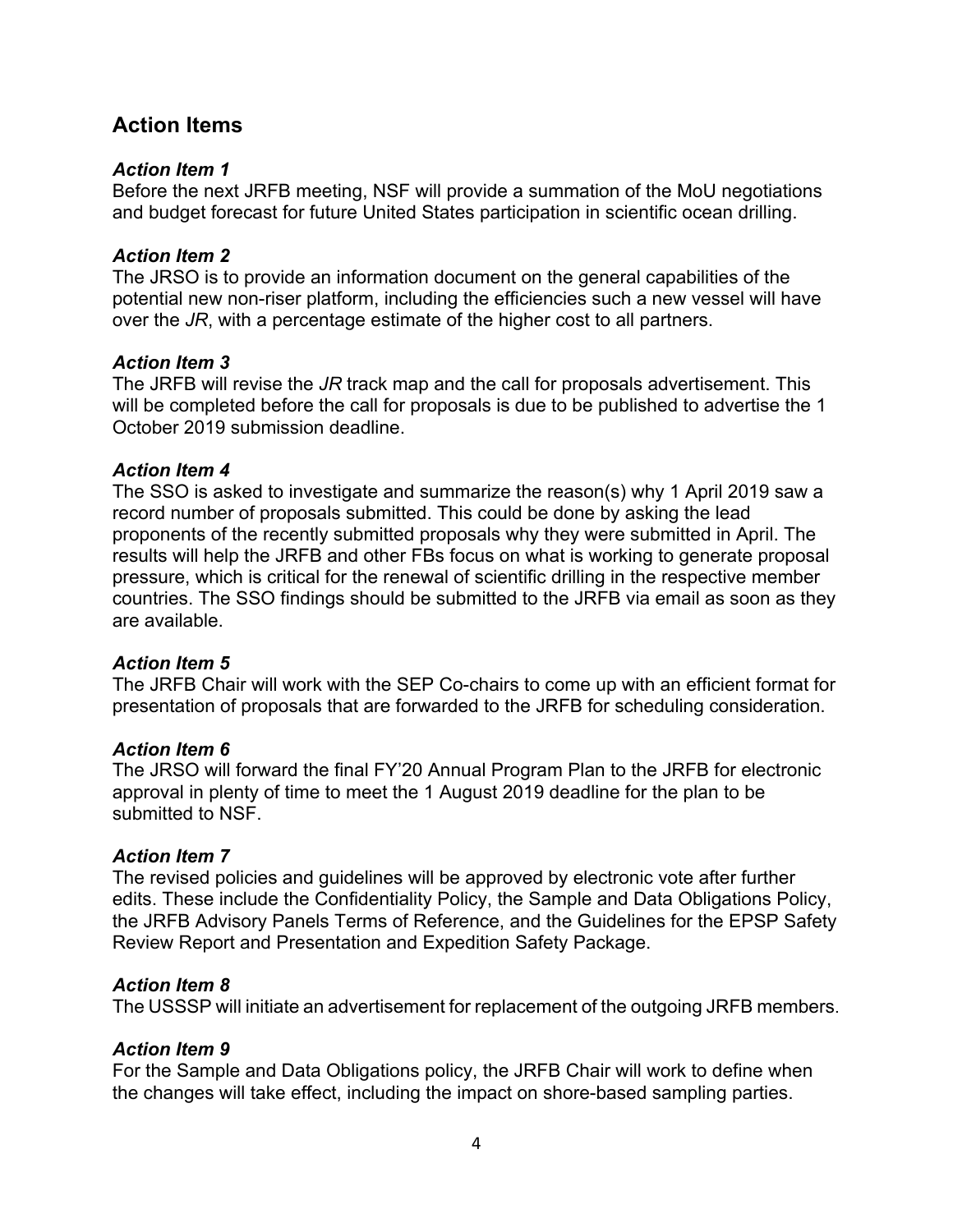#### *JOIDES Resolution* Facility Board Meeting 2019 Roster

#### **Members**

Liping Zhou **Peking University, China** 

#### **Liaisons**

#### **Observers**

James Allan National Science Foundation, USA Leanne Armand The Australian National University, Australia<br>
Wolfgang Bach The Australian Of Bremen, Germany Wolfgang Bach **Vichor Communisty University of Bremen, Germany**<br>
Brijesh Bansal **Ninistry of Earth Science**, India Brijesh Bansal **Ministry of Earth Science, India**<br>
Steve Bohaty **Ministry of Southampton, UK** University of Southampton, UK Priscila Lelis Cagni<sup>1</sup> Coordenação de Aperfeiçoamento de Pessoal de Nivel (CAPES), Brazil Gilbert Camoin Camoin ECORD Management Agency, CEREGE, France Brad Clement *JR* Science Operator (JRSO), Texas A&M University, USA Barbara John University of Wyoming, USA Gil Young Kim **Korea Inst. of Geoscience and Mineral Res.** (KIGAM), Republic of Korea Larry Krissek The Ohio State University, USA Zena Maria da Silva Martens Coordenação de Aperfeiçoamento de Pessoal de Nivel (CAPES), Brazil Clive Neal, Chair University of Notre Dame, USA Yan Sun Ministry of Science and Technology (MOST), China Wentao Wang<sup>2</sup> Ministry of Science and Technology (MOST), China

Nobu Eguchi<sup>3</sup> Institute for Marine-Earth Exploration and Engineering (MarE3), JAMSTEC, Japan<br>IODP Science Support Office, Scripps Institution of Oceanography, USA IODP Science Support Office, Scripps Institution of Oceanography, USA Sean Gulick SEP Co-Chair, University of Texas at Austin, USA Barry Katz **EPSP Chair, Chevron Corporation, Houston, TX, USA** Dick Kroon **IODP Forum Chair, University of Edinburgh, UK** Shin'ichi Kuramoto **Institute for Marine-Earth Exploration and Engineering (MarE3)**, JAMSTEC, Japan<br>
Lisa McNeill **Institute of Collact Content** University of Southampton, UK Lisa McNeill SEP Co-Chair, University of Southampton, UK ECORD Science Operator (ESO), University of Bremen, Germany Yoshiyuki Tatsumi *Chikyu* IODP Board Chair, University of Tokyo, Japan Gabriele Uenzelmann-Neben ECORD Facility Board Chair, Alfred Wegener Institute, Germany

Gary Acton **JRSO, Texas A&M University, USA**<br>Carl Brenner **Carl Strutter USSSP, Lamont-Doherty Earth Obs** Carl Brenner **USSSP, Lamont-Doherty Earth Observatory, Columbia University, USA**<br>Cristiano Chiessi **University of São Paulo**. Brazil University of São Paulo, Brazil Roz Coggon **PROCEED Workshop Co-Chair, University of Southampton, UK** Helen Feng **IODP** Science Support Office, Scripps Institution of Oceanography, USA<br> **IODP-China** Tongii University, China IODP-China, Tongji University, China Nadine Hallman ECORD Management Agency, CEREGE, France Bob Houtman National Science Foundation, USA Kevin Johnson National Science Foundation, USA Anthony Koppers NEXT Workshop Co-Chair, Oregon State University, USA Mitch Malone JRSO, Texas A&M University, USA Harue Masuda J-DESC, Osaka City University, Japan Ken Miller **Rutgers**, The State University of New Jersey, USA Antony Morris ESSAC Chair, University of Plymouth, UK Xueting Peng Ministry of Science and Technology (MOST), China Larry Peterson **National Science Foundation, USA** Katerina Petronotis JRSO, Texas A&M University, USA Angela Slagle USSSP, Lamont-Doherty Earth Observatory, Columbia University, USA Deborah Smith **National Science Foundation, USA**<br>James Spencer USSSP, Lamont-Doherty Earth Ob USSSP, Lamont-Doherty Earth Observatory, Columbia University, USA Karen Stocks **IODP** Science Support Office, Scripps Institution of Oceanography, USA Shouting Tuo **IODP-China, Tongji University, China**<br>John Walter **Interpretational Science Foundation**, USA National Science Foundation, USA Tatsuya Watanabe Ministry of Education, Culture, Sports, Science and Technology (MEXT), Japan James Wright **USAC Chair, Rutgers, The State University of New Jersey, USA**<br>Michiko Yamamoto **New Your De Science Support Office. Scripps Institution of Oceanograp** IODP Science Support Office, Scripps Institution of Oceanography, USA

#### Not in Attendance

 $1$  Alternate for Zena Maria da Silva Martens

<sup>&</sup>lt;sup>2</sup> Alternate for Yan Sun

<sup>3</sup> Alternate for Shin'ichi Kuramoto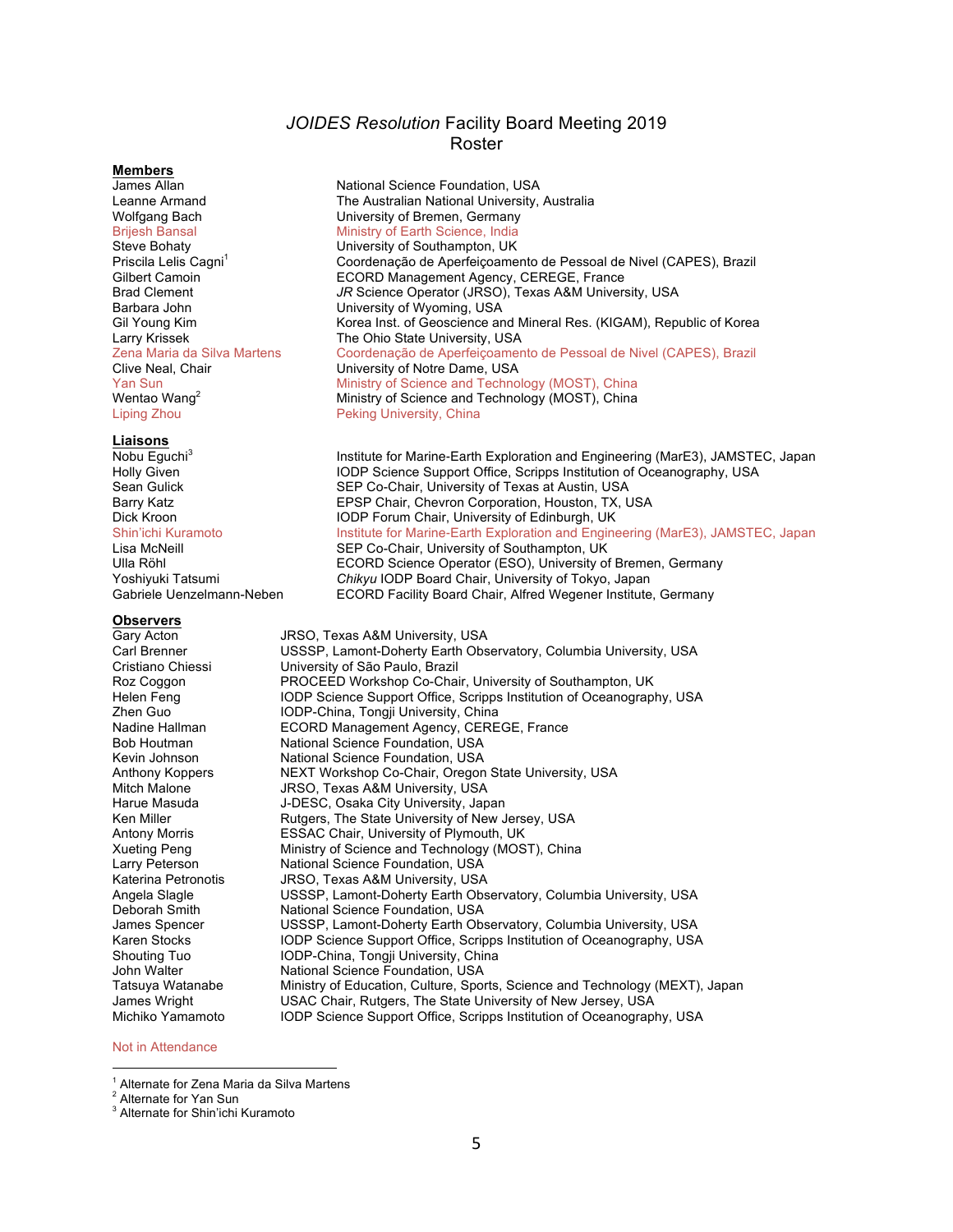# *JOIDES Resolution* **Facility Board Meeting Notes: 8-9 May 2019 – Denver, CO USA**

| Wednesday | 8 May 2019 | $09:00 - 17:30$ |
|-----------|------------|-----------------|
|-----------|------------|-----------------|

# **1. Welcome and Introductions**

*JOIDES Resolution* Facility Board (JRFB) Chair, Dr. Clive Neal, welcomed the group and provided an overview of the meeting structure, including:

- Reports from IODP supporting and advisory bodies
- Scheduling of the *JR* with proposals forwarded from the Science Evaluation Panel (SEP)
- Looking to the future of IODP by discussing international workshop results and developing a new Science Plan

Dr. Neal introduced the board members, moderated self-introductions for all present, and reviewed the rules of engagement, confidentiality policy, and conflict of interest (COI) management. He then went over the status of each action item and consensus statement from last year's meeting to provide a sense of continuity and context for this year's meeting.

# **2. Approval of Meeting Agenda**

Dr. Neal requested and received consensus to approve the agenda.

# **3. Approval of May 2018 JRFB Meeting Minutes**

Dr. Neal requested and received consensus to approve the 2018 Meeting Minutes.

# **4. National Science Foundation (NSF) Report**

## *4A. National Science Board Review*

NSF IODP Program Director, Dr. Jamie Allan, gave the NSF report. He explained the timeline of the *JR* facility renewal by the National Science Board (NSB), noting that the extension of the current award should happen soon. The *JR* facility award will be extended through 2024, which is a standard NSF 5-year award and provides an additional year of operations beyond the *JR* memoranda negotiations as a safety valve. The revised JOIDES Resolution Consortium draft memoranda have been returned to the *JR* consortium partners for final comments before the official NSF clearance process.

#### *4B. NSF Budget Forecast*

Dr. Allan described the "neutral" budget news this year. The President's proposed FY2020 budget for the NSF is ~\$7B. The OCE/ODP 2020 budget has not yet been determined, but a flat budget should be expected. The FY2020 fiscal guidance to the *JR* Science Operator (JRSO) remains the same as in the previous year, at \$65M, which will cover 8 months of operations. Given the current state of fiscal affairs, FY2021's budget may be lower.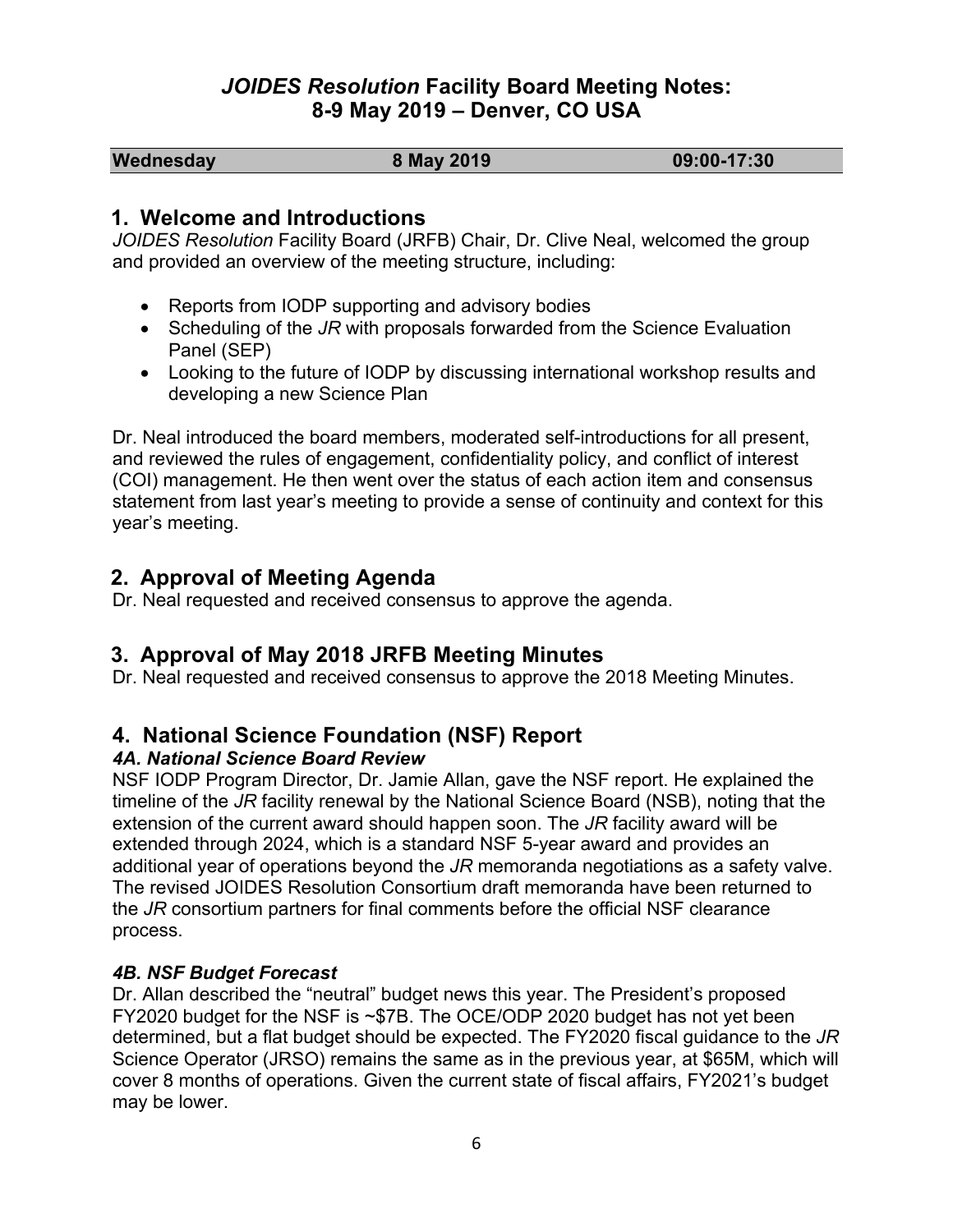Dr. Neal asked the board to bear in mind the expedition cost categories when scheduling the *JR* and to think about the science that can be achieved within the budget presented. Dr. Allan responded that there could be a cash flow issue, as the NSF budget for this year is \$48M, with an expected base contribution between \$11.7M and \$17.7M for 2020 and contributions from China for that year between \$3M and \$6M. Some savings have accrued from recent Complementary Project Proposals (CPPs), but the savings have been reduced from year to year so there is a need to be somewhat conservative in terms of scheduling the ship.

## *4C. 2023 Renewal*

NSF was presented with the idea of a replacement drillship for the *JR*, as the aging ship, particularly the drilling equipment, is getting difficult to maintain. After a new Science Plan has been drafted (which may be as early as January 2020), NSF will consider issuing a *Dear Colleague Letter* to determine community interest in a possible post-2023 plan. Dr. Allan explained that a *Dear Colleague Letter* is one way that NSF communicates with the scientific community, by requesting responses that help NSF determine possible paths forward. NSF would like to gauge interest in the US scientific community for providing a post-2024 science platform for scientific ocean drilling, and this would be reflected in the number of responses received. The earliest award for a new drillship would be made in Summer 2023, with current *JR* partners expected to contribute a similar percentage of operational costs. Dr. Allan noted that it will be difficult to minimize a drilling hiatus, as NSF is using funds to plan for a new ship and will need financial help from *JR* partners to bridge a possible gap.

## *4D. JR-100 Update*

Dr. Allan gave a brief overview of the *JR*-100 program and its history. The US used to have a long-coring facility on the R/V *Knorr* run by the Woods Hole Oceanographic Institution and owned by the Navy. After the *Knorr* was retired, the *JR* was found to be a suitable replacement to do piston coring at <100 m penetration depth during transits. Operational funds are provided by the Integrated Programs Section (IPS) of NSF, which are separate from funds dedicated to *JR* operations. The first implementation of the program was complicated by a dry dock incident that upended the ship schedule and cost IPS much more than planned, but did not result in any loss of science. Funding is tight at NSF, so it remains to be determined whether another call can be scheduled. Dr. Allan concluded that using the *JR* for *JR*-100 operations is an efficient use of ocean science resources, without impacting IODP operations, and was considered favorably by the NSB.

## *4E. Q&A*

JRFB Member, Dr. Leanne Armand, asked Dr. Allan to explain what provisional funding may be expected of *JR* partners, as the information may be relevant for ANZIC's renewal efforts. Dr. Allan said he is unable to provide any details, although a hiatus is likely due to the nature of program transitions. Depending on the community's response, an open competition may be required, which would lengthen the process. He doesn't want a gap in the program, but it is difficult unless more funds are secured, emphasizing the importance of contributions from *JR* consortium partners.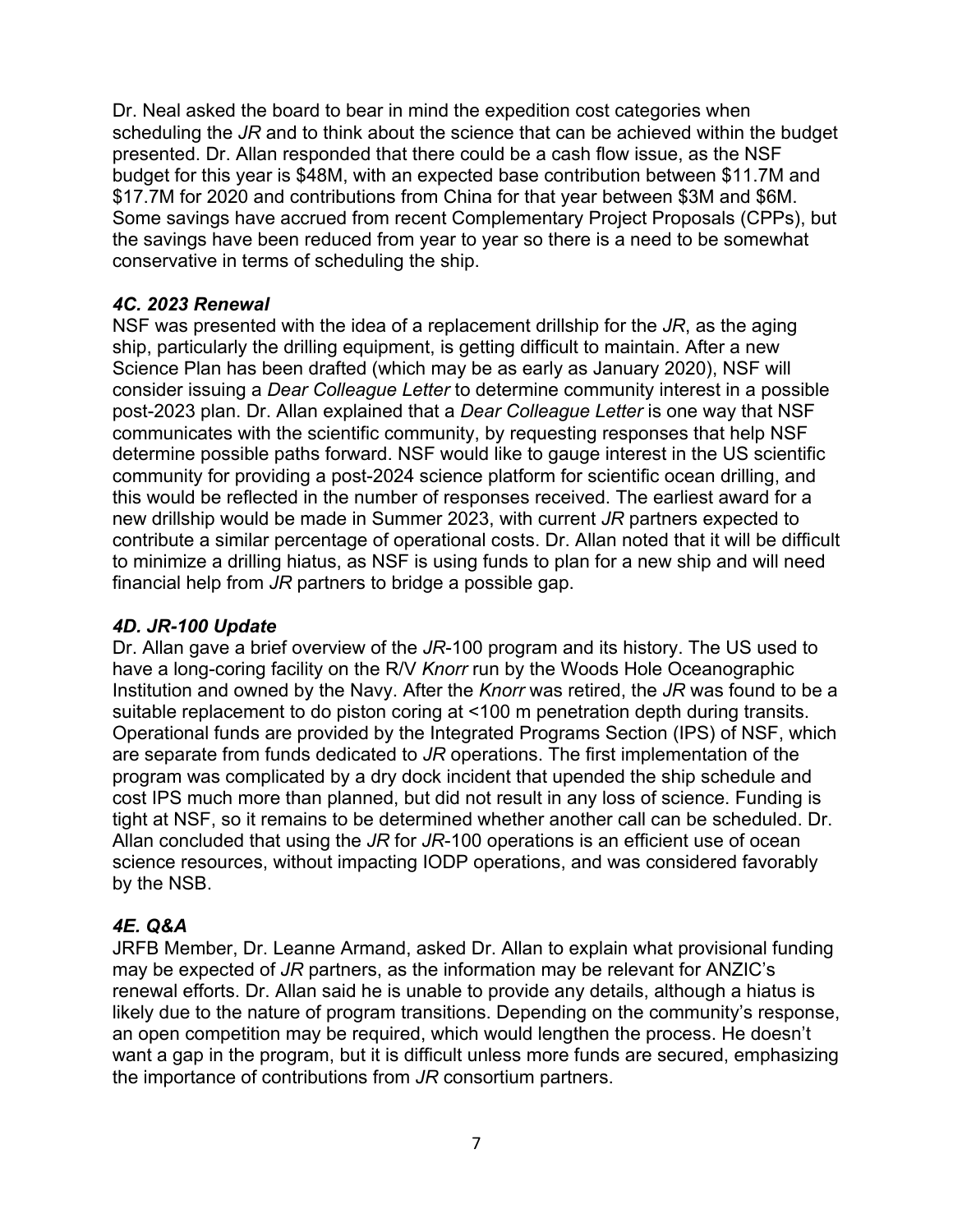Dr. Armand asked about contingency plans for the program, and Dr. Allan relayed the guidance that the NSB received: first reduce the complexity of operations, then restrict the amount of operations, and finally end the program as a last resort. Dr. Armand suggested another contingency option for funding consideration through the support of legacy data to achieve science objectives. Dr. Allan said the goal is to keep the ship running as long as possible, recalling the 2004 transition during which the *JR* took on intermittent work and helped preserve IODP as a program. There may be hard choices to make in 2022 or 2023. However, if funding from *JR* partners materializes (*e.g.*, China provides \$6M, ANZIC steps up its contribution, new members join) then the program will be in good shape. Losing members would put the program in trouble. Dr. Neal emphasized that there are many unknowns, but the international partners should be aware of the flat NSF budget, possible replacement of the *JR*, and importance of international contributions in keeping the workhorse of the program going. Dr. Allan added that the options should become clearer at the next JRFB meeting and NSF should have a range of projections, as they will likely have signed memoranda in place by then.

ESSAC Chair, Dr. Tony Morris, asked what a *Dear Colleague Letter* would trigger, and Dr. Allan replied that NSF would be inviting responses from institutions in the US interested in being a platform provider. IODP Forum Chair, Dr. Dick Kroon, asked if the first indication of a new vessel would be in 2023. Dr. Allan confirmed that would be the earliest date where NSF could be in a position to make an award for a new vessel. Dr. Kroon noted that it would take 4-5 years to build a new vessel, and Dr. Allan responded saying there were different ways of dealing with a gap in the program, reiterating that additional funds would be needed to run the *JR* to avoid the gap.

NEXT Workshop Co-Chair, Dr. Anthony Koppers, being on the steering committee for post-2023 scientific ocean drilling, asked what would happen if international partner contribution signs looked poor. Dr. Allan said the first step would be getting approval in terms of signing memoranda. The NSB indicated a range of acceptable operational funds, which could be enough to run the ship at reduced operations through 2022. Guidance from NSF leadership has implied that the partners need to contribute a certain percentage for NSF to consider extending the *JR* beyond 2024.

Dr. Neal noted that the partners need to report back to their funding agencies with material to support their continued participation in the program, and Dr. Allan responded that the memoranda are on the table and state their intentions. They are non-binding and may be subject to available funds, and it is up to the partners to accept. The Director of the ECORD Management Agency, Dr. Gilbert Camoin, said ECORD is not on the same timeline as ANZIC. Their renewal is in 2023, so they will need to know in 2022 how things may shape up. Dr. Allan replied that the future of the program should be much clearer in a year from now.

#### *Action Item 1*

Before the next JRFB meeting, NSF will provide a summation of the MoU negotiations and budget forecast for future United States participation in scientific ocean drilling.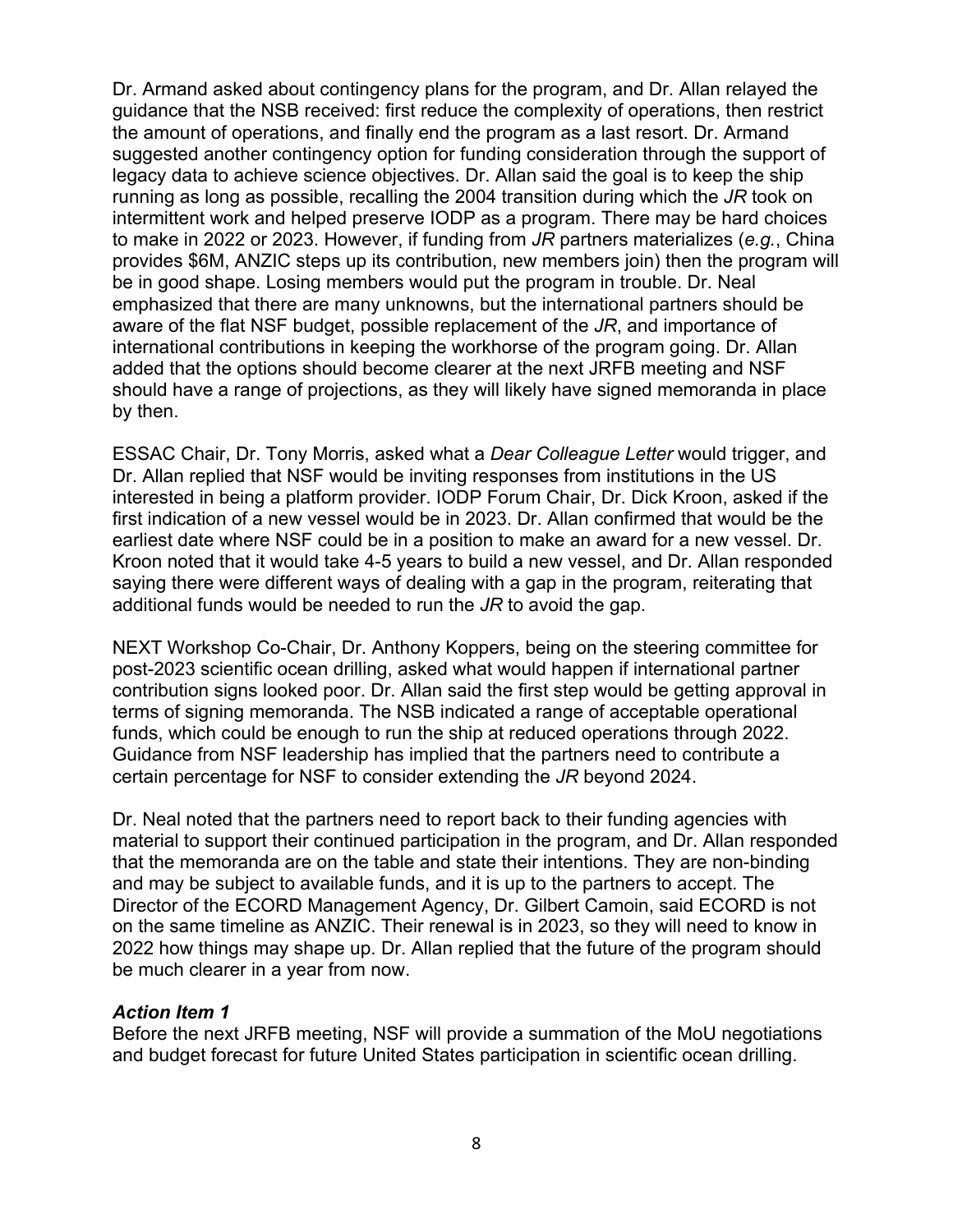# **5. US Seismic Imaging and Site Surveying Options**

# *5A. Options for the US community – near-term/far-term*

Drs. Debbie Smith and Larry Peterson, NSF program officers, provided the context for discussing US seismic imaging and site survey options, explaining that they receive proposals to analyze core data and do site surveys. In April, there was a workshop at NSF examining the future of US marine seismic capabilities, which are currently provided by the R/V *Langseth*. The goal of the workshop was to identify models for providing seismic capabilities and consider how to move forward on implementing the models. The workshop report was just received and has not been discussed internally yet but is available for public access. Mr. Bob Houtman, Section Head at NSF, noted that it is posted on the University-National Oceanographic Laboratory System (UNOLS) and Marine Seismic Research Oversight Committee (MSROC) websites.

Dr. Smith went over recent site characterization awards, listing 6 site survey proposals funded by NSF between 2016 and 2019. Dr. Neal asked if there was a way forward on the relevant consensus statement from last year's JRFB meeting, as site survey data are needed to support quality drilling proposals. He also asked if NSF was open to funding time on non-US ships. Dr. Smith responded that his questions were addressed in the workshop report. She noted that there was representation from Japan at the workshop, and NSF was willing to consider funding the use of their vessels.

## *5B. Q&A*

Dr. Kroon followed up on NSF options for supporting site surveys asking why Japan would be the only viable option for marine seismic resources, and Dr. Smith replied that was just an example.

## *Consensus 11*

The JRFB is encouraged by the report from the Future of Marine Seismics Workshop and looks forward to the NSF response to this report in maintaining the site survey capability for US scientists. This capability is vital for submitting competitive and implementable drilling proposals.

# **6. Report of the** *JR* **Science Operator (JRSO)**

# *6A. JRSO Performance in FY'18*

Dr. Brad Clement, Director of the JRSO, informed the group that the annual Co-Chief review had been held, and they are waiting on the NSF panel to weigh in and provide recommendations before taking their next steps. He noted that FY2018 may have been the most ambitious year in the history of ocean drilling, with 5 expeditions undertaken involving expensive and complicated operations. Dr. Clement commended the Board for scheduling the Hikurangi observatory work several years in advance, as it greatly benefited from the JRSO having enough time to prepare for the workload. He also praised JRSO staff members Drs. Katerina Petronotis and Mitch Malone for their efforts in keeping the proponents on track and dealing with other unexpected and challenging logistical problems, respectively. Dr. Clement then presented on the events since last year's meeting.

• Expedition 376 (Brothers Arc Flux): Drill into a back-arc submarine volcano to study hydrothermal activity, mineral resources, and microbiology in an extreme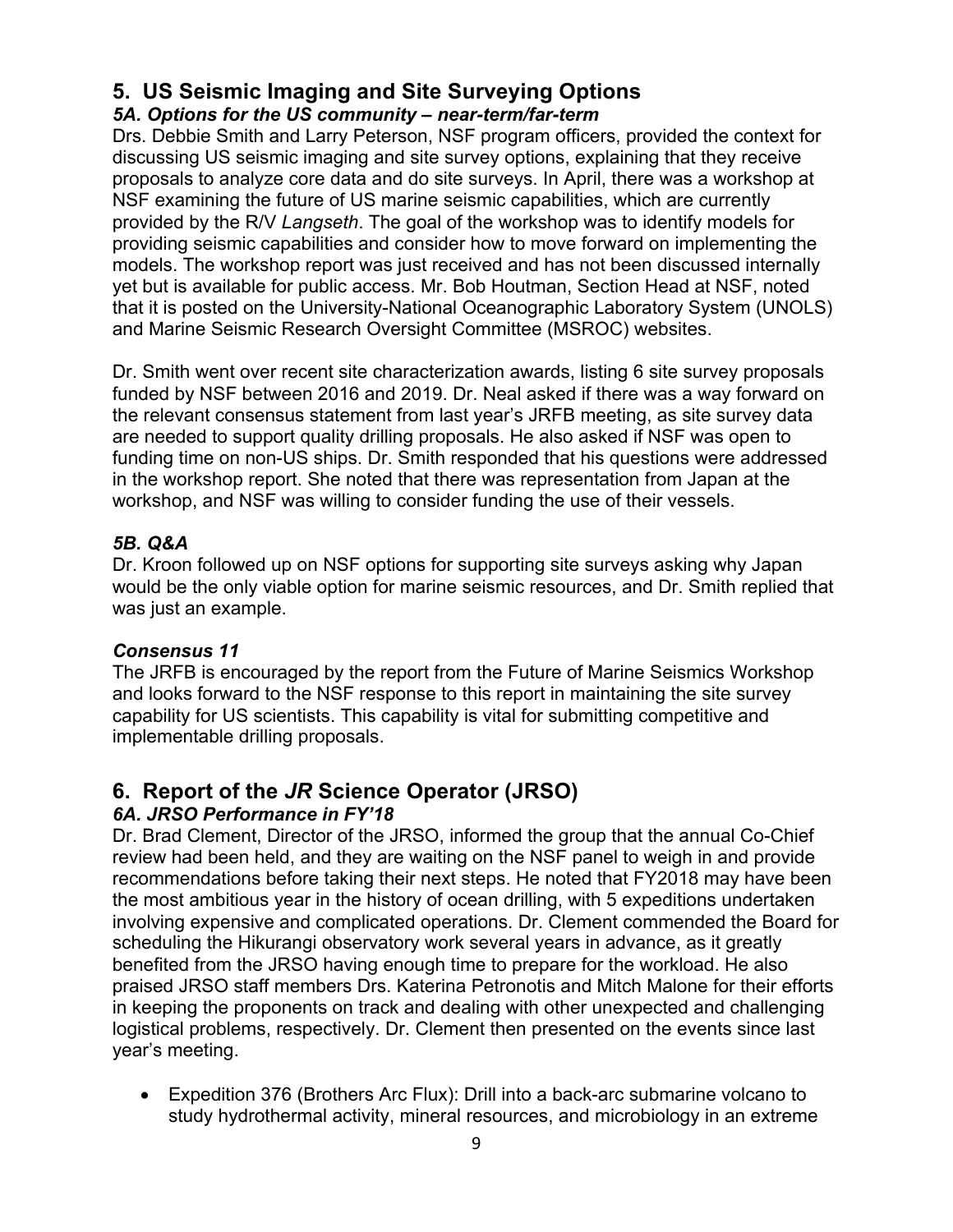environment. The expedition was operationally challenging but successful; despite not achieving desired depths, the recovered material provided the scientists plenty to work with.

- *JR* Dry Dock: 10-day tie up in Subic Bay, Philippines that caused significant damage to the vessel when the shipyard blocked for 11,000 tons instead of the 16,000 tons needed. The wooden blocks collapsed, and the vessel fell forward instead of sideways, which was fortunate and the ship is still operational. Significant damage was done to the hull and internal tanks were dented, but the shipyard covered the work at no cost to the ship owner or JRSO.
- Propeller Inspection: Cracks were found in the 40-year-old propellers (possibly related to incompetent work during the dry dock, but not the fall), so new propellers had to be manufactured and delivered, causing a 12-week delay in the ship's schedule.
- Expedition 368X (Return to Hole U1503A): Determine the nature of the basement across the continent-ocean transition in the South China Sea. Low clutch failure from Expedition 368 resulted in the abandonment of Site U1503, but the hole was left in good condition. Due to schedule changes, returning to the site allowed the target depth to be reached and key scientific objectives could be achieved.
- Expedition 379 (Amundsen Sea West Antarctic Ice Sheet History): Reconstruct the glacial history of the WAIS, compare proximal and global records, and study the relationship between incursions of warm deep water and ice sheet stability. A record number of alternate sites was proposed for a well-developed strategy against sea ice, but actual conditions extended beyond the worse-case scenarios predicted and all the shelf sites were blocked by ice. Special ice monitoring methods were developed and could be improved upon for future expeditions (e.g., the contingency time needed to lay down and bring up pipe before ice comes along). Some excellent Late Miocene to Quaternary sequences were recovered, but a shipboard accident resulted in the emergency evacuation of one crew member, who is recovering after multiple surgeries.
- Expedition 382 (Iceberg Alley and Subantarctic Ice and Ocean Dynamics): Currently ongoing, waiting on ice but optimistic with high-resolution paleoceanographic sequences obtained.

The rescheduling of Expedition 378 (South Pacific Paleogene) moved expenses out of FY2018/2019 and into FY2020, which helps with JRSO's financial situation. Dr. Clement acknowledged the ability of Drs. Allan and Koppers to react quickly and adjust the schedule, and Dr. Neal agreed that the Board was able to make the best out of a bad situation. Dr. Clement showed the revised *JR* schedule, and Dr. Neal asked if the JRSO would be able to deal with various budget uncertainties in FY2020. Dr. Clement replied that the dry dock incident allowed them to remove some current expenses and have funds to carry forward into 2020. There may also be funds coming back from the 3 expeditions out of Chile, as Chile waives some taxes for work done in the Antarctic, and the JRSO has already received credit for one expedition.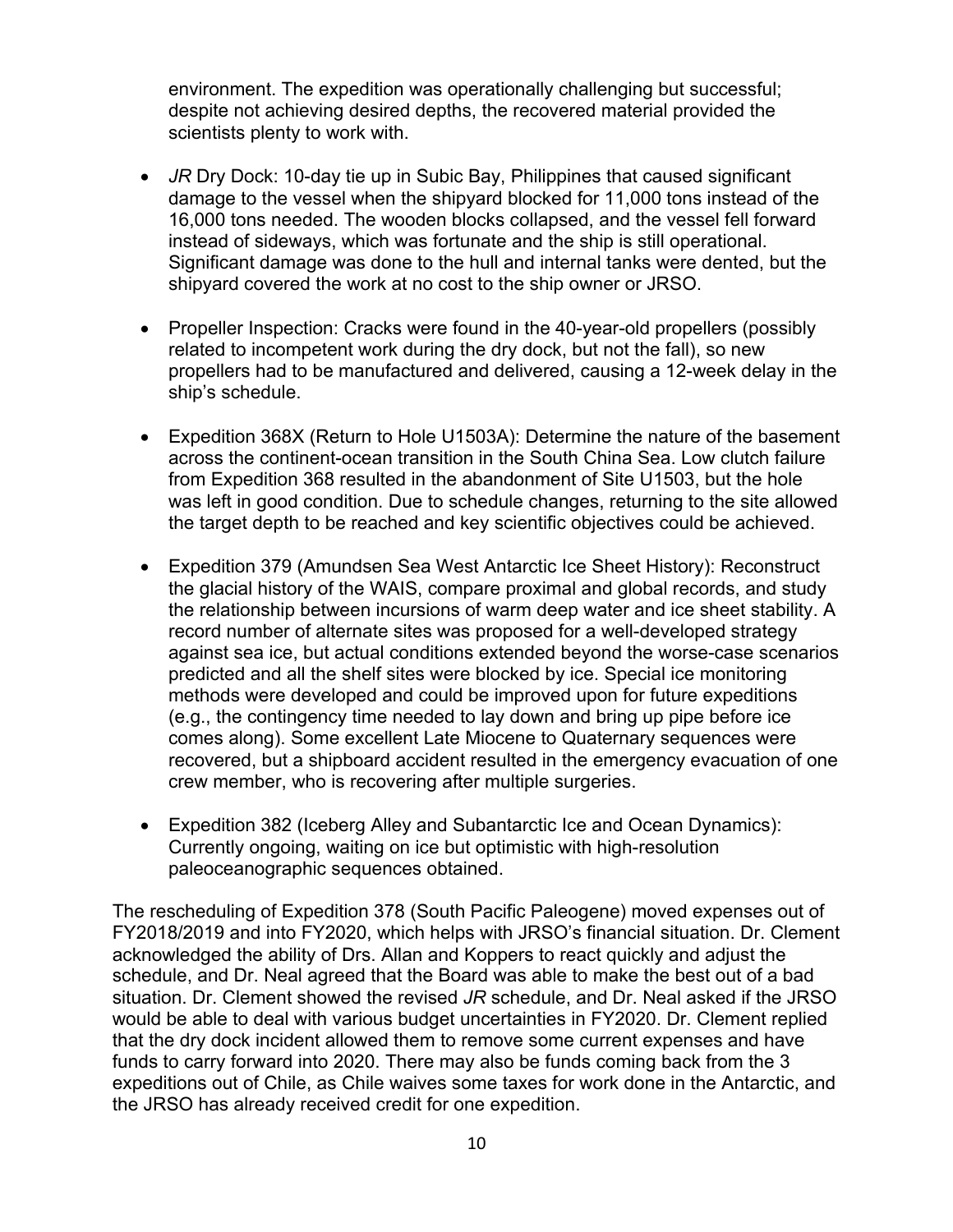## *6B. Budget consideration of Category 1, 2, and 3 proposals on the schedule and at JRFB*

Dr. Clement provided a high-level overview of the facility costs. The fixed costs to keep the facility available, not including IODP science operations, account for ~80% of the total budget. These include the ODL standby day-rate, payroll, and tie-up port costs. The variable costs are expedition- or schedule-dependent, and consist of operating costs, fuel, etc.

Dr. Clement explained how *JR* expeditions are assigned into 3 cost categories, with the costs referring to only additional costs on top of any nominal expedition:

- Category 1: Little to no expensive hardware (APC, XCB, RCB, some reentry/casing), \$300K - \$800K extra;
- Category 2: Significant casing and/or reentry systems, or cold-water fuel, \$800K \$1.5M extra;
- Category 3: Complex and expensive (CORKs and/or LWD), \$1.5M \$2.5M extra.

He noted that costs change over time, so scheduling the *JR* too far out may not be optimal. Generally, 18-24 months after the Facility Board meeting works well.

## *6C. Impact of future scheduling*

Dr. Clement showed the list of 5 expeditions scheduled for FY2020, with 3 in Category 1 and 2 in Category 2. FY2021 is planned for all Category 1 expeditions. It may be difficult to anticipate costs beyond 2021, so Dr. Clement would prefer to consider adding only 1 more expedition to the schedule.

Dr. Sean Gulick, SEP Site Co-Chair, noted that there will be many proposals coming from SEP to be considered at the next JRFB meeting, and Dr. Malone replied that they are aware and may have more flexibility next year depending on how things go through the system. Hopefully they will be able to maximize the weather windows for the expeditions. Dr. Neal reminded the group that a long lead time may be advantageous in the implementation of complex expeditions, and that next year's JRFB meeting may need to be extended to 3 days. Dr. Allan emphasized the importance of being as honest and transparent as possible in *JR* scheduling, operations, and JRFB oversight. The next meeting may involve a lot of hard decisions.

## *6D. Q&A*

Dr. Armand asked if the JRFB had previously sorted or ranked proposals waiting to be scheduled. Dr. Neal responded that all the proposals that have been forwarded by SEP are eligible for scheduling consideration. The main factors are the regional track and weather windows. Dr. Holly Given, Science Support Office (SSO) Executive Director, added that JRFB's intention is to schedule all the proposals they've received. Dr. Armand requested a positive message for the community in light of scheduling just one expedition, and Dr. Neal said he would work on an encouraging consensus statement. Dr. Clement noted that the map will help determine which proposals are scheduled as the ship is coming across a forking path.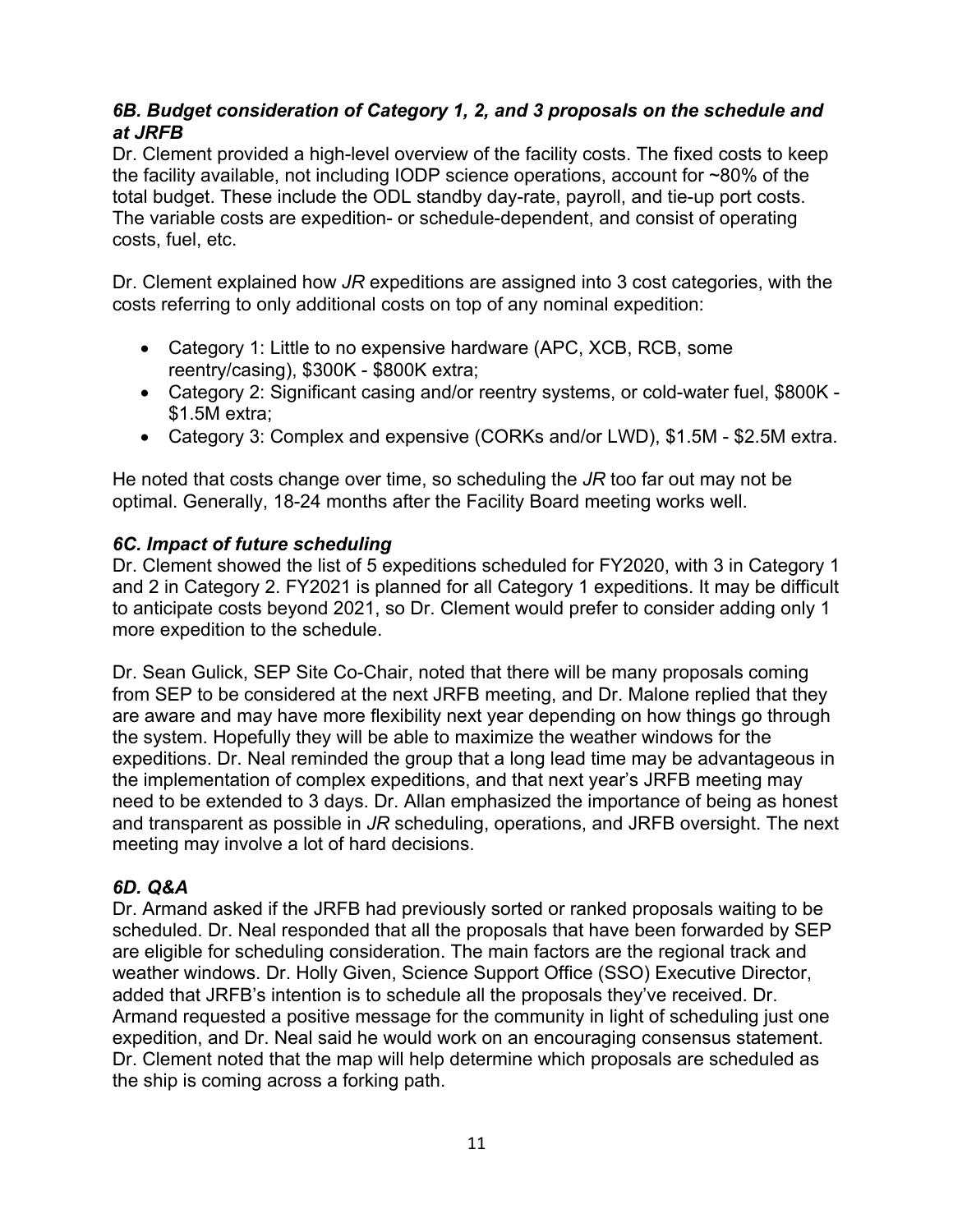JRFB science member, Dr. Steve Bohaty, asked if the JRSO was building any new line items in the budget to deal with unforeseen problems as the ship ages. Dr. Clement responded that there is contingency in the budget. While unlikely, the next dry dock may be viewed as a high-risk event.

JRFB science member, Dr. Bobbie John, asked if the next tie-up would take place in South America. Dr. Clement replied that the current expedition schedule ends with the South Atlantic Transect so it hasn't been determined yet. Options for the ship track will be discussed later at the meeting.

## *Consensus 8*

The JRFB recognizes and applauds the exceptional support provided by the JRSO managing the *JOIDES Resolution*, including responsiveness to extraordinary circumstances allowing the program to continue with little interruption.

# **7. Report of the Science Support Office (SSO)**

## *7A. SSO Performance in FY'18*

Dr. Given outlined the major tasks defined for the SSO, including programmatic services (JRFB and SEP meeting support, managing proposal submissions and reviews) and IODP-specific software systems (technical developments on PDB, SSDB, iodp.org). Dr. Given stated that the office is in year 6 of the 10-year cooperative agreement, as NSF had decided to extend the existing agreement. Dr. Jeff Gee has replaced Dr. Donna Blackman as a co-PI. His expertise is in paleomagnetism, and he recently served as the Deputy Director of Research at the Scripps Institution of Oceanography.

Dr. Given then summarized the statistics of proposal and data progress since the JRFB last met. Over the past 2 SEP meetings, 34 proposals were reviewed, with more than twice the data submission volume of last year (~2,700 files). SEP deactivated 10 proposals, forwarded 2 to the JRFB, and sent 5 to external review. There are currently 104 active proposals (including those given an expedition number but not yet drilled). The April submission deadline produced the highest number of submissions ever received in the program's history, so the upcoming June SEP meeting will be very busy. With 18 new and 13 revised proposals, there is a significant SSO and panelist workload. Dr. Given presented additional histograms and pie charts delineating proposals by science plan theme, target ocean, science plan challenge, review stage, lead proponent's member affiliation, active proponent distribution, drilling platform, and proposal category. The distribution of platform use by lead PI affiliation shows that ECORD and US proponents requested use the *JR* and MSP in roughly equal proportions, whereas more Japanese lead PIs proposed to use the *Chikyu*.

In the special issue of *Oceanography* commemorating 50 years of scientific ocean drilling, Dr. Given had contributed a joint memoriam for Drs. Walter Munk and Gustaf Arrhenius, two leaders in the field of oceanography from Scripps. She noted some of their most well-known contributions: Dr. Munk's work on Project MoHole to drill into the mantle and Dr. Arrhenius' extensive publications on marine sediments.

Expedition 385 will be the first *JR* port call in the US since 2002, and there are plans for a science symposium to take place at the Seaside Forum at Scripps in San Diego. Dr.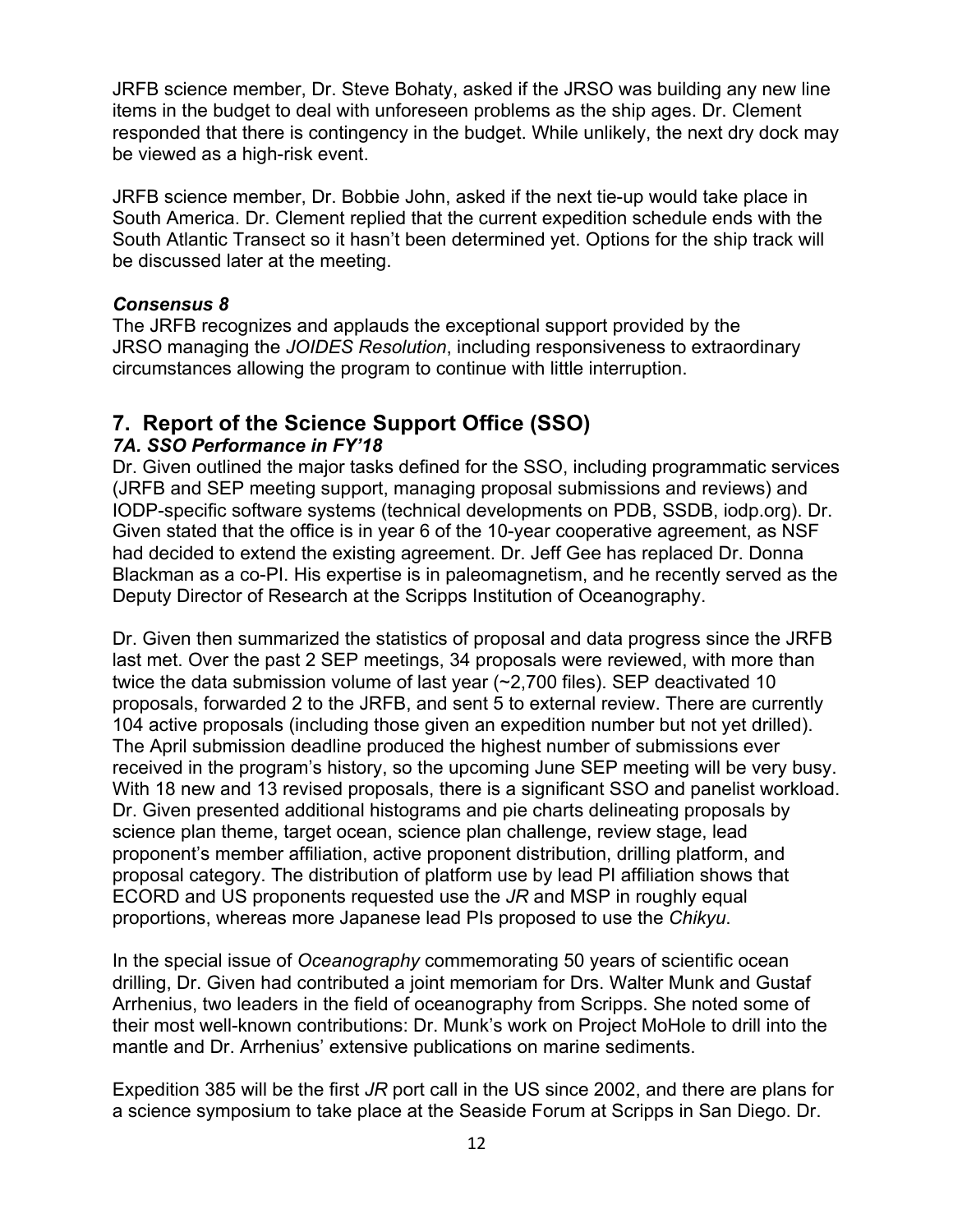Given reminded the group that the first drilling leg of Deep Sea Drilling Project (DSDP) in Guaymas Basin had been led by Scripps scientists, and they are working with JRSO and regional institutions to set up outreach and shipboard activities.

## *7B. Impacts of the current Confidentiality policy on the SSDB*

Dr. Karen Stocks, SSO Information Services Director, provided background information on how data are handled in the Site Survey Data Bank (SSDB) with respect to confidentiality considerations. Currently, proponents use the system to upload data and indicate whether the data are released, held, or restricted. Released data can be downloaded by any registered user, and are essentially public. Held data are made accessible for the review process and any scheduled operations. Restricted data require signing a non-disclosure agreement (NDA) to obtain access.

For files submitted to the SSDB in the past 6 years, more than half were placed on hold. There have been discussions on how to encourage more open data access, with one possible solution requiring text justification for held files. Dr. Stocks reminded the JRFB that the SSO is not responsible for gatekeeping or judging whether files may be placed on hold. Dr. Neal added that data must be accessible after an expedition has been scheduled for scientific and safety reasons, and changes in the confidentiality policy will reflect this position. The JRFB and SEP should work together to support these changes. Dr. Stocks noted that text in the current policy states that data will be made available for operations, but it is unclear what that means. Dr. Barry Katz, Environmental Protection and Safety Panel (EPSP) Chair, added that restricted data have the same issues, as EPSP may find itself making difficult decisions without full access to the survey data, which could end an expedition already underway prematurely.

#### *7C. Software updates and ongoing development*

Dr. Stocks described operations, maintenance, and development updates for the software systems rolled out over the past year: the concept of a master site table and related proposal lineage, an EPSP report tool, and many improvements to the SSDB. In the coming year, there will be additional support for SEP reviewers added to the Proposal Database (PDB) as well as new seismic data upload tools and map-based search capability for the SSDB.

## *7D. Q&A*

Dr. Kroon noted the importance of the statistics charts and graphs in highlighting the international nature of IODP and asked if there was any explanation for the spike in submissions for the most recent deadline. Dr. Given did not have any speculation on this, and Dr. Gulick suggested that the large number of workshops over the last 2 years could have prompted many of the new proposal submissions. Dr. Rosalind Coggon, Co-Chair of the PROCEED Workshop, brought up the impending end of operations as a potential motivator for people to get their proposals submitted into the system. Dr. Neal emphasized the importance of having proposal pressure to support the program's renewal, with the aim to schedule provisionally into 2024 and show funding agencies that it is a vibrant program.

## *Consensus 2*

The JRFB commends the Science Support Office for its recently implemented improvements in the Site Survey Data Bank, as well as in the handling of proposals and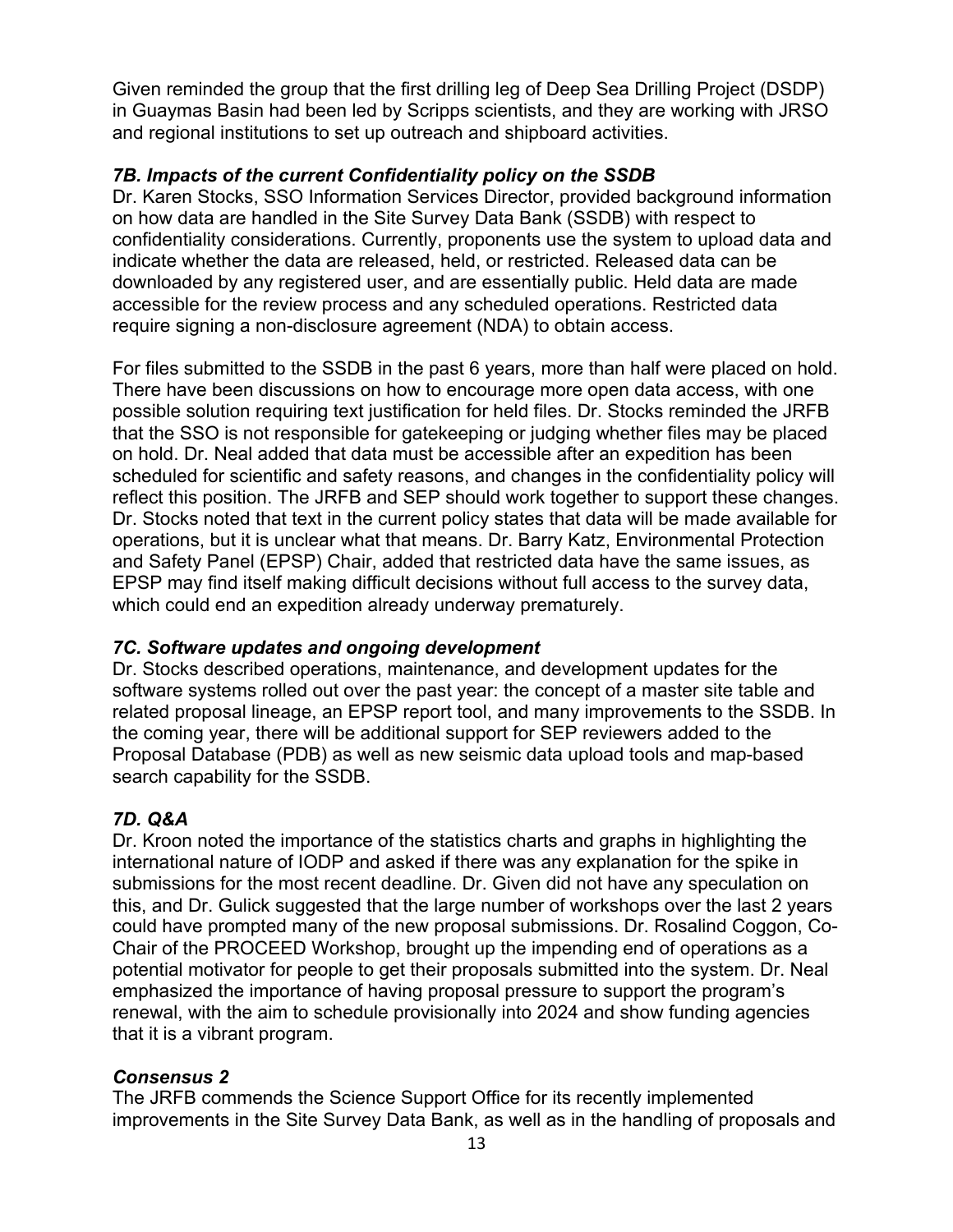accompanying information. These upgrades have significantly improved the ease and efficiency of working with these materials for proposal proponents, proposal reviewers, EPSP, and SEP.

## *Action Item 4*

The SSO is asked to investigate and summarize the reason(s) why 1 April 2019 saw a record number of proposals submitted. This could be done by asking the lead proponents of the recently submitted proposals why they were submitted in April. The results will help the JRFB and other FBs focus on what is working to generate proposal pressure, which is critical for the renewal of scientific drilling in the respective member countries. The SSO findings should be submitted to the JRFB via email as soon as they are available.

# **8. Report of the ECORD Facility Board**

## *8A. Report on the March 2019 EFB meeting*

Dr. Gabriele Uenzelmann-Neuben, Chair of the ECORD Facility Board (EFB), reported on the March meeting in Bremen. She went over membership updates, showed a map of Mission Specific Platform (MSP) expeditions completed in 2017-2018, and provided brief overviews of the proposals at EFB.

- Expedition 389 (Hawaiian Drowned Reefs) postponed for 2022. The preferred bidder for the platform withdrew unexpectedly, and the second group couldn't provide a test drill. The ECORD Science Operator (ESO) and Japanese colleagues have been collaborating on its implementation.
- Expedition 377 (Arctic Ocean Paleoceanography) has a tight budget for implementation in 2021, as costs for the expedition are rising tremendously.
- Expedition 373 (Antarctic Cenozoic Paleoclimate) has had difficulty securing a suitable vessel, but there has been discussion with Australian colleagues.
- Preparations for Expedition 386 (Japan Trench Paleoseismology) have been going well. ESO has been working with Japan as well.
- Proposal 637 (New England Shelf Hydrogeology) has had proactive proponents working on the onshore components of the project, and they are in communication with the International Continental Scientific Drilling Program (ICDP).
- Proposal 730 (Sabine Bank Sea Level) has many shallow shelf and deep guyot sites, which makes it difficult from an operational perspective. It may need to be split into 2 parts, with the MSP covering shallow sites and the *JR* covering deep sites. This has been suggested as an option to the proponents, and a response is expected soon.

#### *8B. Update on scheduled MSP expeditions*

The operational plan for 2019-2023 has been updated, with Expedition 389 moved to 2022. No expeditions are planned for this year. Dr. Uenzelmann-Neben noted the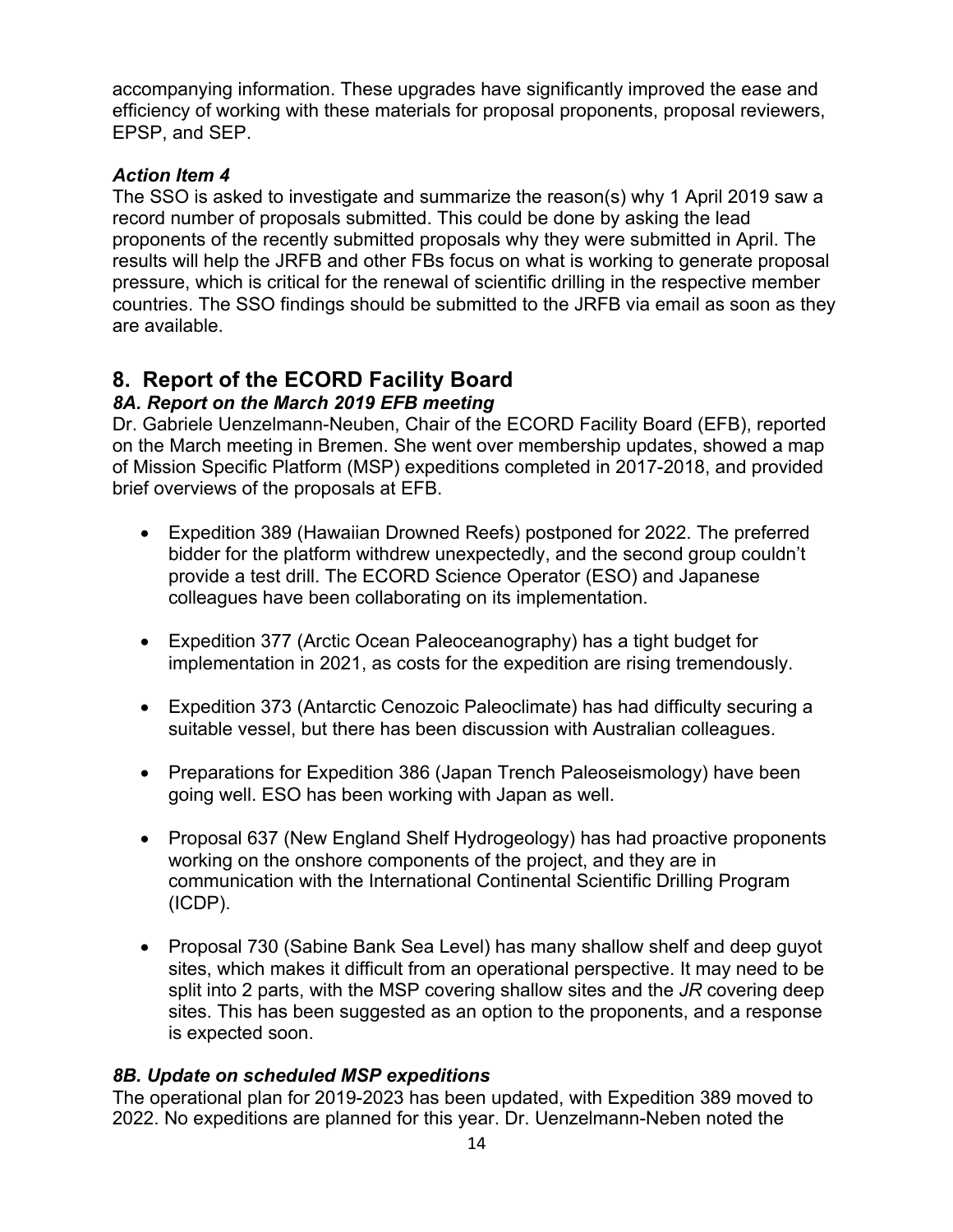concerning lack of incoming MSP proposals. Discussions on improving the flow of MSP proposals speculated that undrilled proposals provided a poor signal to proponents and discourages people from writing MSP proposals. There may be a lack of information that MSPs are very different than *JR* expeditions, which should be communicated to the community more clearly. Clustering MSPs by region may be one way to make them more attractive to bidders, as expenses at high latitudes can be very high depending on in-kind contributions. Proponents may need to be engaged in the process of implementing MSPs. Despite many challenges, MSPs have their advantages, including not having to follow a set ship track. There may be a push to strengthen the link with ICDP via amphibious proposals, to help MSPs find a niche in the new program.

## *8C. Q&A*

Dr. Gulick asked if the CPP Gulf of Mexico Gas Hydrates was not going to be implemented, and if it was out of the program. Dr. Uenzelmann-Neben said it was a Council decision, and Dr. Neal confirmed that it was out of the program.

Dr. Lisa McNeill, SEP Science Co-Chair, asked how many MSP proposals were submitted each round through time. Dr. Given responded that she could look into providing the statistics.

Dr. Neal noted that MSPs don't have a singular platform, so the idea of having cluster MSPs may be helpful in securing regularity. This could be announced to the community if everyone agreed to commit to the idea. Dr. Uenzelmann-Neben confirmed that EFB had discussed the option. Dr. Kroon emphasized the importance of having more ideas for strengthening the program, such as having more amphibious proposals to tie into ICDP proposals. Dr. Camoin added that 2 more workshops are on the calendar, and more amphibious proposals are expected (at least 1 MSP and 1 *JR*).

# **9. Report of the** *Chikyu* **IODP Board**

*Chikyu* IODP Board (CIB) Chair, Dr. Yoshiyuki Tatsumi, told the JRFB that this year's CIB meeting will be held in June due to Expedition 358 operations extending through the normal March meeting time. The agenda is in progress. They plan to review the addendum for riser proposals and then discuss *Chikyu* operations.

## *9A. Expedition 358 Report*

Dr. Nobu Eguchi, Director of Operations at the Institute for Marine-Earth Exploration and Engineering (MarE3), presented Expedition 358 outcomes. The goal of the expedition was to reach the seismogenic plate boundary where earthquakes are generated, as the final project under NanTroSEIZE expeditions. However, from October 2018 through March 2019, they had 6 months of extremely challenging operations. Due to the length of the expedition, several Co-Chiefs (known as Science Leaders) were involved. Repeated attempts were made to deepen the hole with several branches, but they eventually decided not to proceed and changed to a riserless operation. Dr. Malone asked about one section where they got stuck, and Dr. Eguchi explained that some material was left from the expandable casing and some parts got caught so they were unable to go deeper.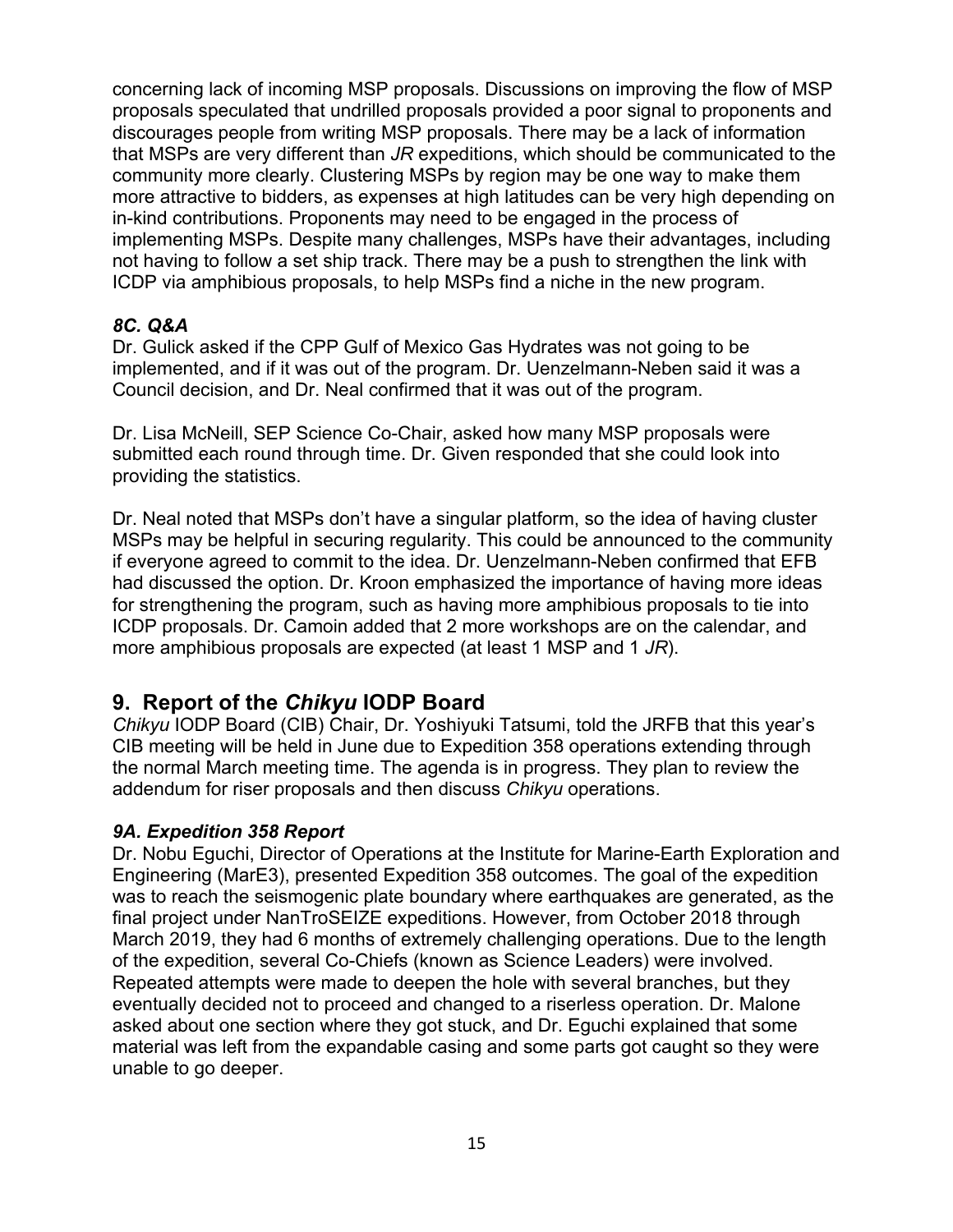A Technical Advisory Team (TAT) will meet in June to review operations, and they are considering hiring a third-party company as well. During the expedition, a Real-Time Geomechanics (RTG) team was watching the borehole and logging while drilling (LWD) live from Houston to make recommendations about the mud weight. Despite all the preparations, the expedition didn't go well and will have to be reviewed to find out what can be learned from such a disaster.

Dr. Clement asked about the implications of the pipe angle and vertical bedding. Dr. Eguchi responded that because the bedding plan was almost vertical, once it started collapsing there was no way to stop it. Dr. Clement asked if they were fracking along the bedding plane, and Dr. Eguchi replied that mud additive was expensive and should cover microcracks, but they were unable to test it within the drilling intervals to confirm its utility.

## *9B. Future Chikyu operations through 2023*

Dr. Eguchi briefly presented the IODP proposals currently with the CIB: Proposal 537 (Costa Rica Seismogenesis Project Phase B), Proposal 698 (Izu-Bonin-Mariana Arc Middle Crust), Proposal 781B (Hikurangi: Riser), Proposal 835 (Japan Trench Tsunamigenesis), and Proposal 871 (Lord Howe Rise Continental Ribbon). He noted that Proposal 871 is a CPP.

Dr. Eguchi then reported on organizational restructuring that went into effect with the conclusion of Expedition 358. The Center for Deep Earth Exploration (CDEX) has been dissolved, and instead the *Chikyu* will be overseen by the Institute for Marine-Earth Exploration and Engineering (MarE3), which will also run JAMSTEC's fleet of other research vessels. The engineering, operations, maintenance, fisheries, etc. groups will all be under MarE3. Dr. Eguchi showed the new institute's organizational chart and provided personnel updates.

# *9C. Q&A*

Dr. John asked about the current status of the *Chikyu*, and Dr. Eguchi said that the vessel is tied up in Shimizu. There are no plans for operations yet, and this will be discussed at the CIB meeting.

Dr. Clement asked if online references to CDEX should be updated to MarE3, which Dr. Eguchi confirmed. Historical references can remain unchanged.

Dr. Neal commended MarE3's approach to reviewing the challenging drilling environment of Expedition 358. Even though the objective was not achieved, there can still be a lot learned for the future.

# **10. USAC Report**

Dr. Jim Wright, Chair of the US Advisory Committee (USAC) to IODP, presented the USAC report. USAC has 10 members (expanding to 12 members for increased proposal reviews) and meets twice a year. Their role includes:

- Reviewing proposals
- Making staffing recommendations to all the operators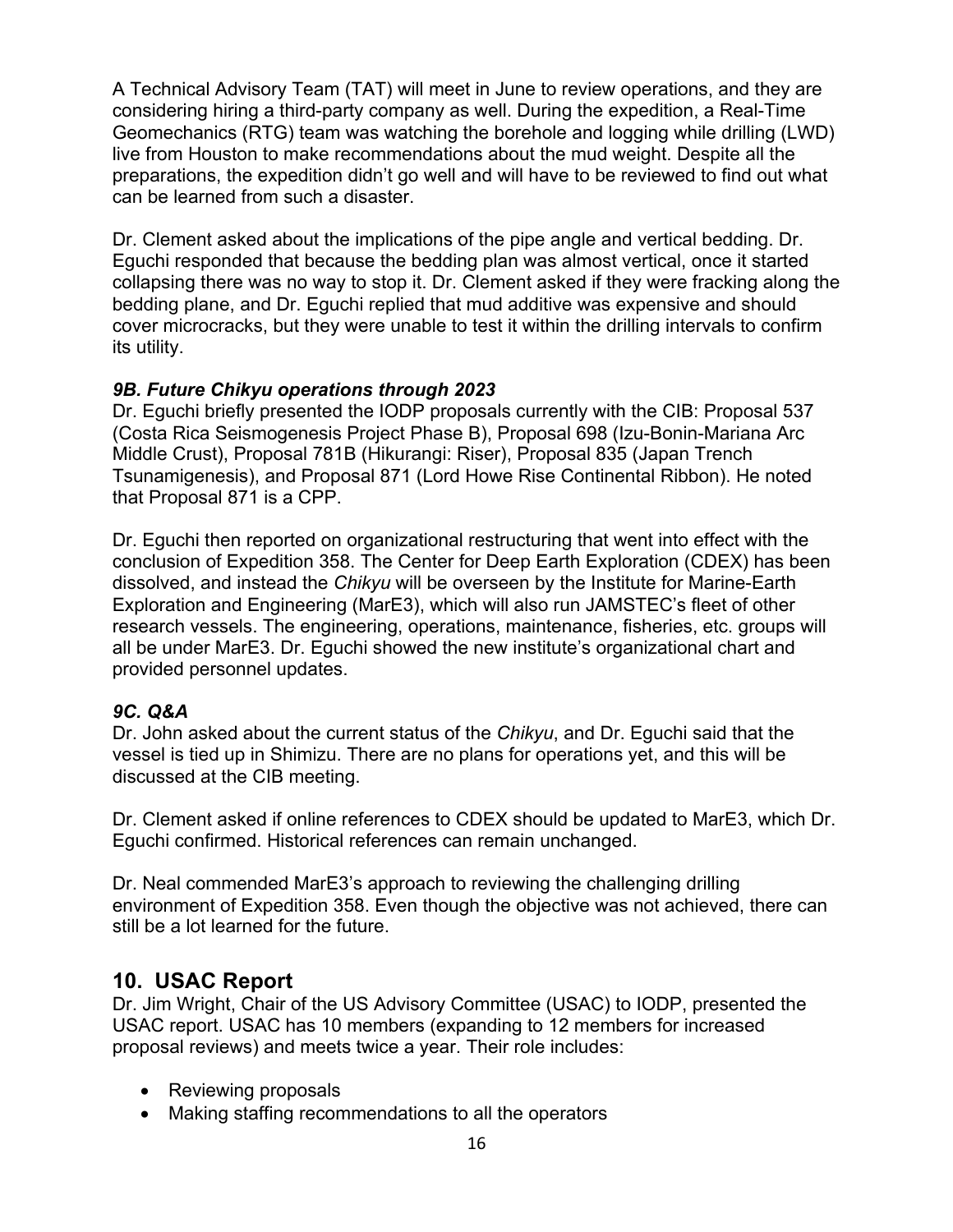- Advising on education and outreach efforts
- Recommending panel members (USSSP, SEP, JRFB)
- Overseeing the Schlanger fellowships
- Sponsoring a distinguished lecture series

Dr. Wright described different workshops supported by USAC (diatom stratigraphy, early career, Antarctic school) and other funding efforts for US PIs (international workshops and training courses). New initiatives have included developing the steering committee for the future of scientific ocean drilling (NEXT Workshop), early career mentoring (assigning USAC members to Schlanger fellows and inviting them to lunch at AGU), and diversity discussions (to be reviewed and addressed; gender imbalance was not as concerning as the lack of racial diversity in the earth science community). Dr. Neal said that USAC's work was relevant to the JRFB's international partners and good for awareness. Increased coordination would improve future planning and allow for better use of limited funds to have a bigger impact.

JRFB science member Dr. Larry Krissek asked about the proportion of graduate students invited to expedition science parties. Carl Brenner, Director of the US Science Support Program (USSSP), responded that under USAC guidance, the goal of having 30-40% early career scientists in the science party has been met.

# **11. EPSP Preview of Proposals at JRFB**

Dr. Katz provided a summary of the February 2019 EPSP meeting to review Proposals 859 (Amazon Margin Drilling, Baker) and 910 (Continental Margin Methane Cycling: Rio Grande, Malinverno). This was Dr. Katz's 23rd meeting as EPSP Chair. He noted difficulties in dealing with the 2 south Atlantic proposals reviewed due to various reasons, including relatively deep hydrocarbon provinces, and wanted to ensure there would be a sufficient number of sites for the scheduled expeditions. Dr. Katz presented the key requests and outcomes for each proposal, noting site modifications and approvals that would provide a viable drilling plan. The next EPSP meeting will be a 2 day meeting in September.

# **12. SEP Overview of Proposals for FY'21-22 Expedition Scheduling**

Dr. McNeill outlined the SEP report to the board, noting SEP operations (5 watchdogs reviewing each proposal to determine a rating), terms of reference, and outlook on proposals that may be forwarded for the next JRFB meeting. Reminders were given for COIs to leave the room, as well as adherence to the proposal confidentiality policy. Drs. McNeill and Gulick then reviewed SEP summaries for each of the proposals to be considered by the JRFB for scheduling.

Dr. Neal reminded the group of the few expeditions that were partially drilled but did not complete their objectives due to exceptional circumstances. These expeditions remain at the JRFB and will be considered on the second day of the meeting.

## *Consensus 1*

The JRFB is encouraged by the record number of proposals submitted to SEP on 1 April 2019 for future IODP scientific drilling. The Board sincerely appreciates the interest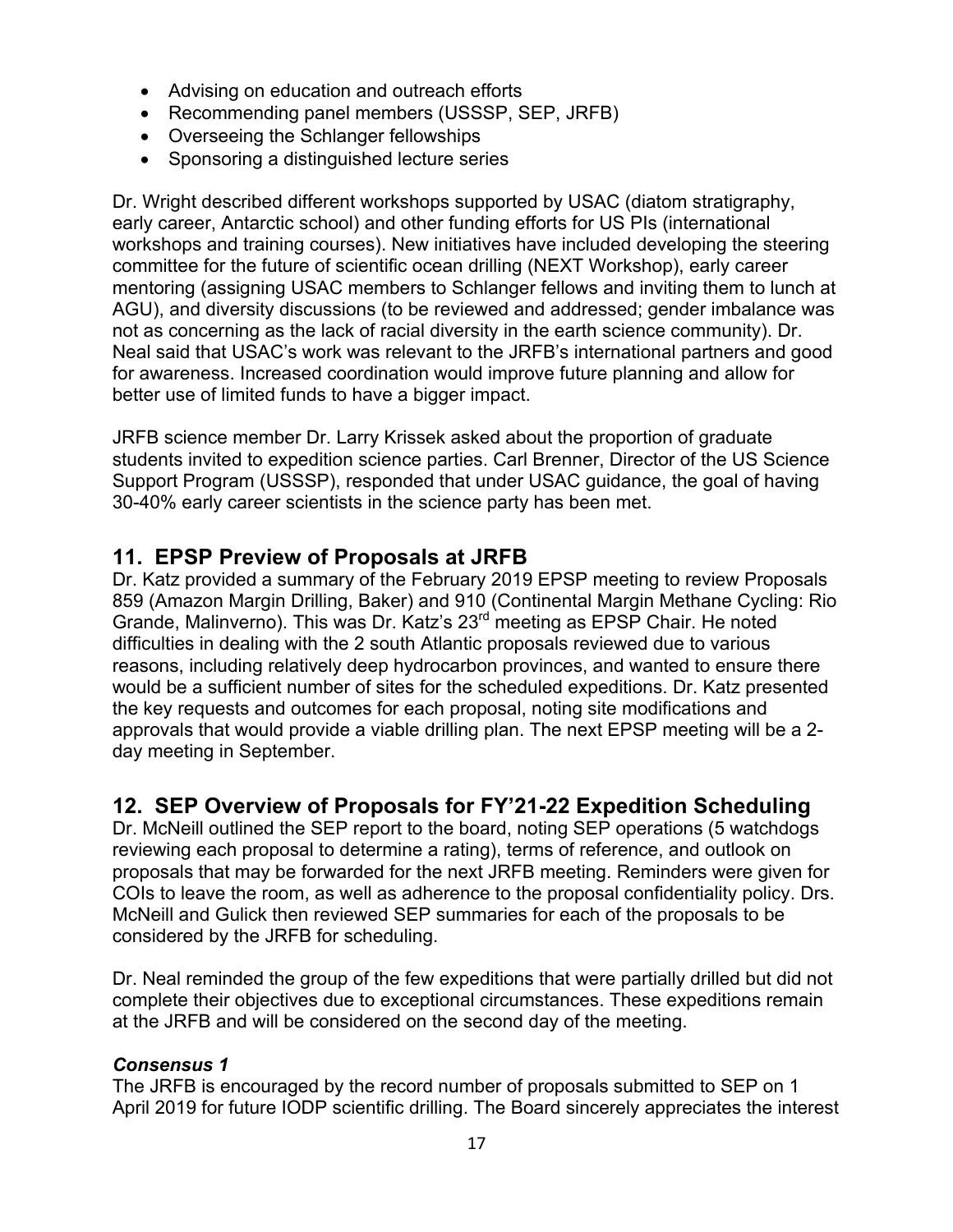and collaborative efforts of the global community in raising the momentum for continued scientific drilling, and thanks the Science Support Office (SSO) for their handling of the submissions and also, in advance, members of the Science Evaluation Panel (SEP) who will evaluate the submissions over the coming months. The JRFB emphasizes the need for sustained proposal pressure in the coming years, which will provide momentum for the implementation of a new program beyond the end of the International Ocean Discovery Program.

## *Consensus 13*

As noted by the 2018 JRFB Consensus 9, the JRFB in exceptional circumstances on a case-by-case basis will consider to keep unimplemented sites on the board for potential completion at a later date. As such, the JRFB has decided to keep Expedition 379 Sites ASSE-01C, 02C, 03B, and 11A on the board.

## *Action Item 5*

The JRFB Chair will work with the SEP Co-chairs to come up with an efficient format for presentation of proposals that are forwarded to the JRFB for scheduling consideration.

# **13. Options for FY'21-22 Expedition Scheduling**

## *13A. Category of Proposals available (1, 2, 3)*

Dr. Malone presented the JRFB with options from JRSO for the discussion of expedition scheduling. He reminded the group that last year's meeting scheduled 2 years of operations, having set the schedule into the austral winter and spring with 4 months of tie-up for the *JR*. The planned tie-up period could be used to transit north, which would be a more efficient use of the vessel and will be up for discussion.

Dr. Malone showed a map of the JRFB proposals in the Atlantic and brought up notable considerations for each:

- Proposal 732 (Antarctic Peninsula Sediment Drifts): Must be scheduled in Antarctic weather window, Category 2 expedition due to fuel costs
- Proposal 910 (Continental Margin Methane Cycling: Rio Grande): Pressure coring and environmental gas hazard concerns, should build in contingency to be successful, October to April weather window, Category 1 expedition if using IODP pressure coring system as proposed
- Proposal 771 (Iberian Margin Paleoclimate): Preferable to be scheduled in November weather window, cable placement issues, Category 1 expedition
- Proposal 874 (Neogene Newfoundland Sediment Drifts): Narrow weather window from early to mid-summer, EPSP would like more alternate sites, Category 1 expedition
- Proposal 892 (Reykjanes Mantle Convection): Very narrow weather window, 2 casing strings needed, high end of Category 1 expedition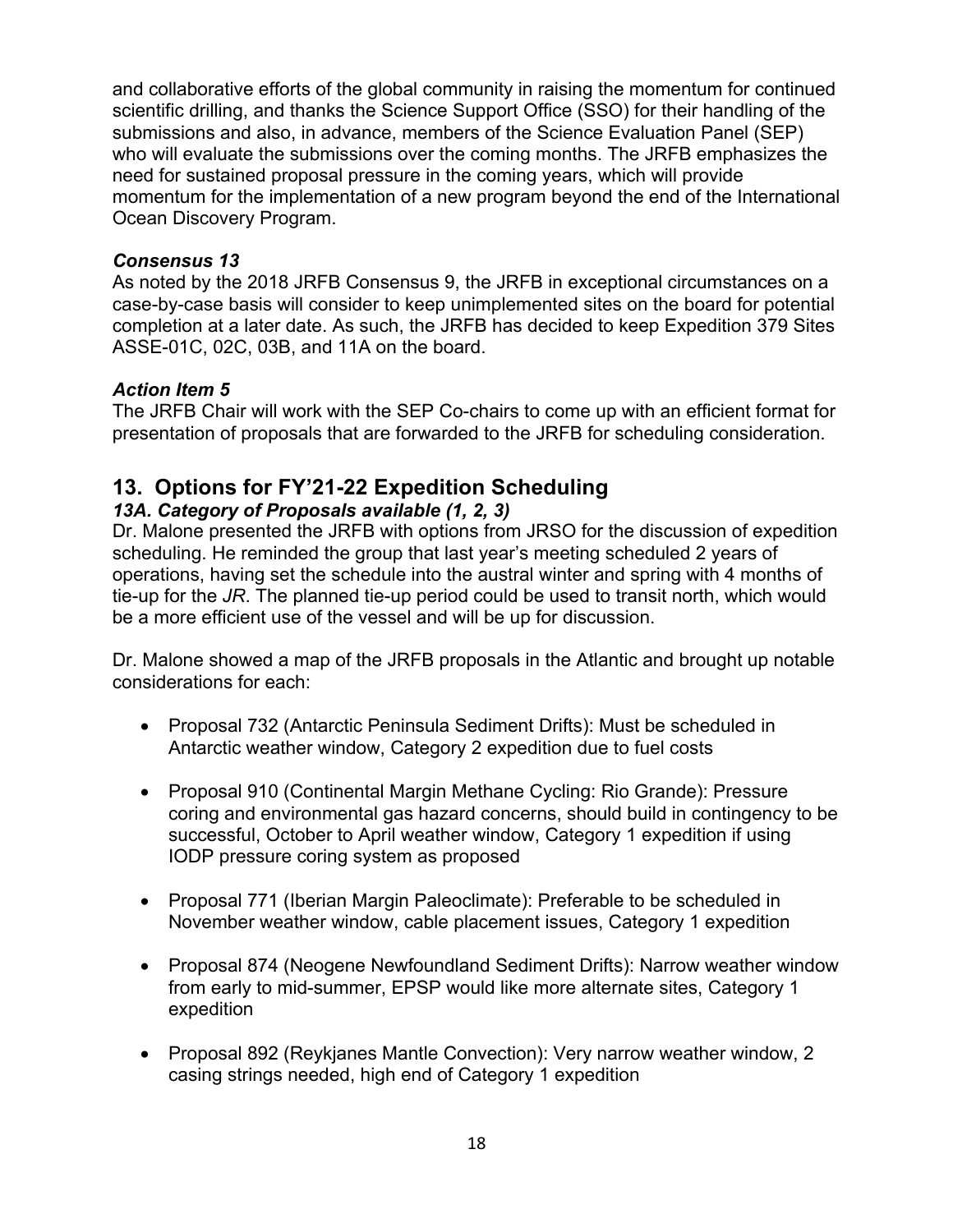Dr. Malone explained that the Board may find it more reasonable to wait until next May to add onto the ship's schedule, as there are many proposals at SEP likely to be forwarded to the JRFB next year. The schedule has already been set 2 years out, so nothing is pressing from a planning perspective. The *JR* will have a 4-month tie-up ending in October, so scheduling for that timeframe provides 2 possible expeditions: Rio Grande Cone or Iberian Margin.

Dr. Allan noted that going back to Expedition 360, SW Indian Ridge Lower Crust/Moho, as an option would add huge transit times. Dr. Malone brought up recommendations from the deep crustal drilling workshop on how to approach deep crustal holes by bringing tools on the expedition for riserless drilling, describing the issues they had encountered. Expedition 360 participant and ESSAC Chair Dr. Antony Morris added that one of the main objectives of the expedition was to reach the lower crust. Shipboard magnetics indicated that they were close to the boundary (within a few hundred meters), but then the medical emergency occurred and the hole had to be abandoned. JRFB science member Dr. Wolfgang Bach asked if deepening the existing hole would be a one-leg expedition whereas starting a new hole would be a two-leg expedition, which Dr. Malone confirmed. Dr. Clement said that new drilling bits might be able to penetrate faster, but they are untested. Dr. Morris noted that drilling was ideal once the fault zone had been crossed, and faults would probably be encountered at any other location chosen.

# **14. Development of a FY'21-22** *JR* **Schedule**

Dr. Neal told the board to think about the scheduling options overnight. He would like constructive feedback on how to proceed forward, and did not want to set a precedent for making scheduling decisions that would need to be adjusted in the future.

# **15. Long-Term Cruise Track of the** *JOIDES Resolution*

Dr. Neal projected an annotated map of the *JR* track and explained that there were 3 viable options between scheduling either 0, or 1 of 2, expeditions. Dr. Malone noted that all the proposals at the JRFB are Category 1, except for one that is Category 2 (in the Antarctic). There may be more proposals incoming from SEP in June. It is likely that the ship track will go through the Panama Canal and into the Pacific at some point before the end of the program. The JRFB will determine the path based on proposal pressure. Dr. Bohaty noted that there are potentially enough proposals coming through that the *JR* could spend all of 2023 in the North Atlantic, and Dr. Neal approved of the healthy proposal pressure.

Dr. Given asked for guidance from the JRFB, as she will arrange the next call for proposals in the September issue of *EOS*. There was discussion on how to clarify and update the ship track map, which Dr. Neal agreed to do. A 2024 arrow would indicate to the community where they should focus their proposals.

Dr. Katz asked if the ship needed to be at a specific location at the end of the program. Dr. Allan said there may be the possibility of another award at the end of the current program. Dr. Clement explained that the contract with the ship owner states that a mutually agreed upon place will be needed to demobilize the ship.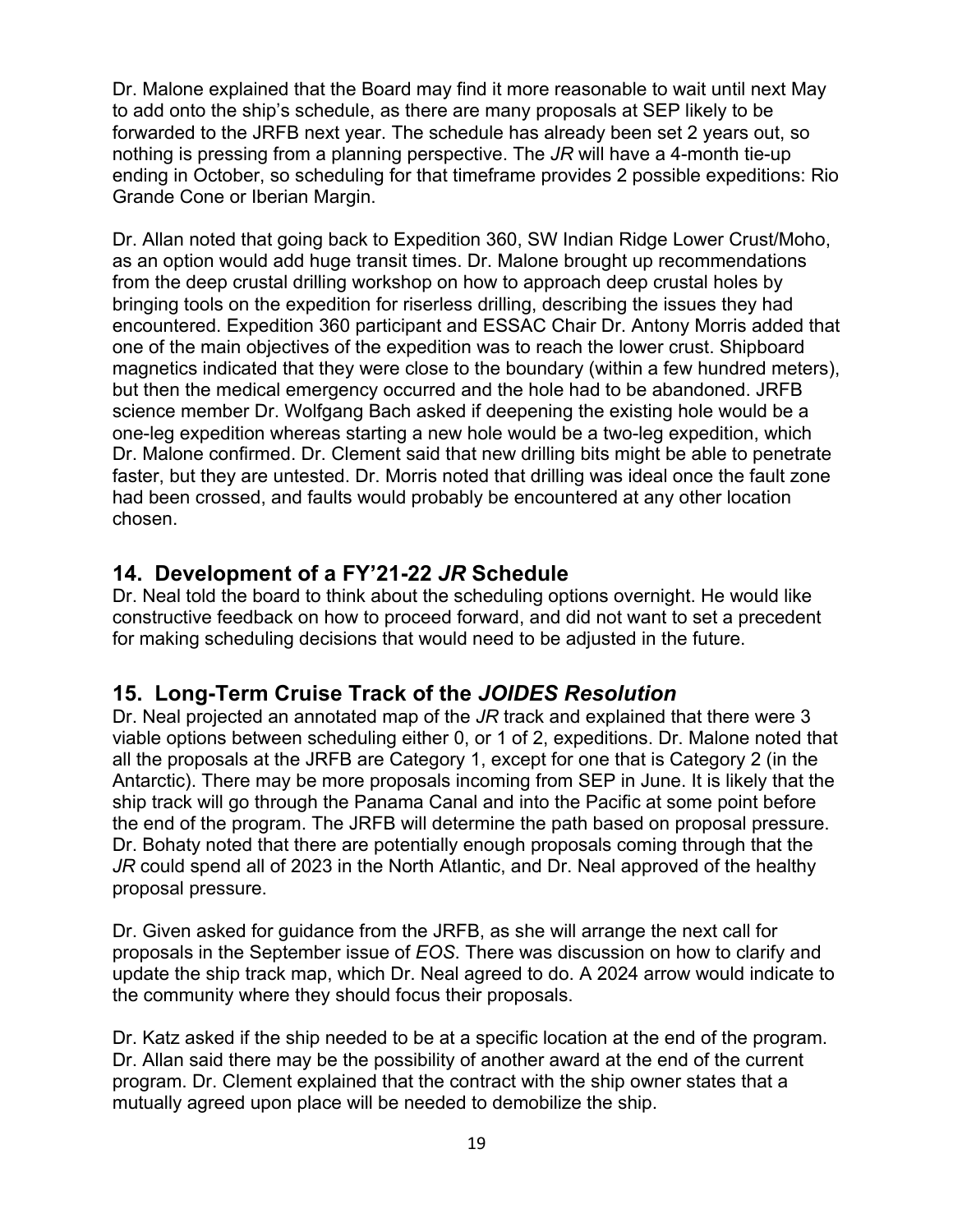#### *Consensus 3*

It is the intent of the JRFB at future meetings to consider expeditions for scheduling to the end of FY 2024, subject to the availability of the *JOIDES Resolution* (*JR*). This is in response to the continued proposal pressure and the recent 5-year renewal (2019- 2024) of the *JR* facility award by the National Science Board.

#### *Consensus 4*

The JRFB encourages the IODP science community to continue to generate proposal pressure along the anticipated long-term ship track for FY22—FY24. Submission of new proposals and continued development of existing proposals for drilling projects in the Indo-Pacific are particularly encouraged.

#### *Action Item 3*

The JRFB will revise the *JR* track map and the call for proposals advertisement. This will be completed before the call for proposals is due to be published to advertise the 1 October 2019 submission deadline.

## **16. Replacement of the** *JR* **post-2023**

Dr. Neal gave an overview of the *JR's* history with scientific ocean drilling, accomplishments, and importance as an international platform to set the scene for Dr. Clement's presentation on looking into replacement options for the aging vessel.

Dr. Clement presented the opportunity to obtain a new drill ship and have a new platform without having to find the costs to build it. The current ship owner is willing to pay for a new ship up front, provided that there is a 10-year contract to operate the ship. This would allow the new program to start in 2024 with a new vessel to operate for a full 10 years and into the future. There may be challenges with NSF, but there should be a way to move forward with the new science plan. As the current facility awardee, JRSO could be tasked with overseeing the completion of designing the vessel. Operations for the new vessel would have to be competed. This would allow NSF to go to the NSB with a new science plan and capable platform to do the work.

Reasons for replacing the *JR* mainly revolve around its age. There are occasional issues that arise with aging vessels, and the drilling equipment was built with 1970s technology and tools. It is difficult to repair parts that are no longer manufactured or supported, and there are no commercially available spares. The ship crew has found creative ways to keep the ship running, but maintenance costs have been increasing, and the *JR* will become more expensive to operate post-2024, which will be discussed on the second day of the meeting.

Labs and the drilling system used to acquire cores are vital to the vessel's productivity. With a more efficient vessel, more core per dollar could be achieved. Considerations for the new ship include similar sizing as the *JR*, as 120 people must be housed for 60+ days at sea in a global ranging vessel, and the ability to core. There should also be space beneath the rig floor to assemble Circulation Obviation Retrofit Kits (CORKs) and observatories. A much more detailed list of requirements will be produced to meet Scientific Ocean Drilling Vessel (SODV) requirements from the last decade.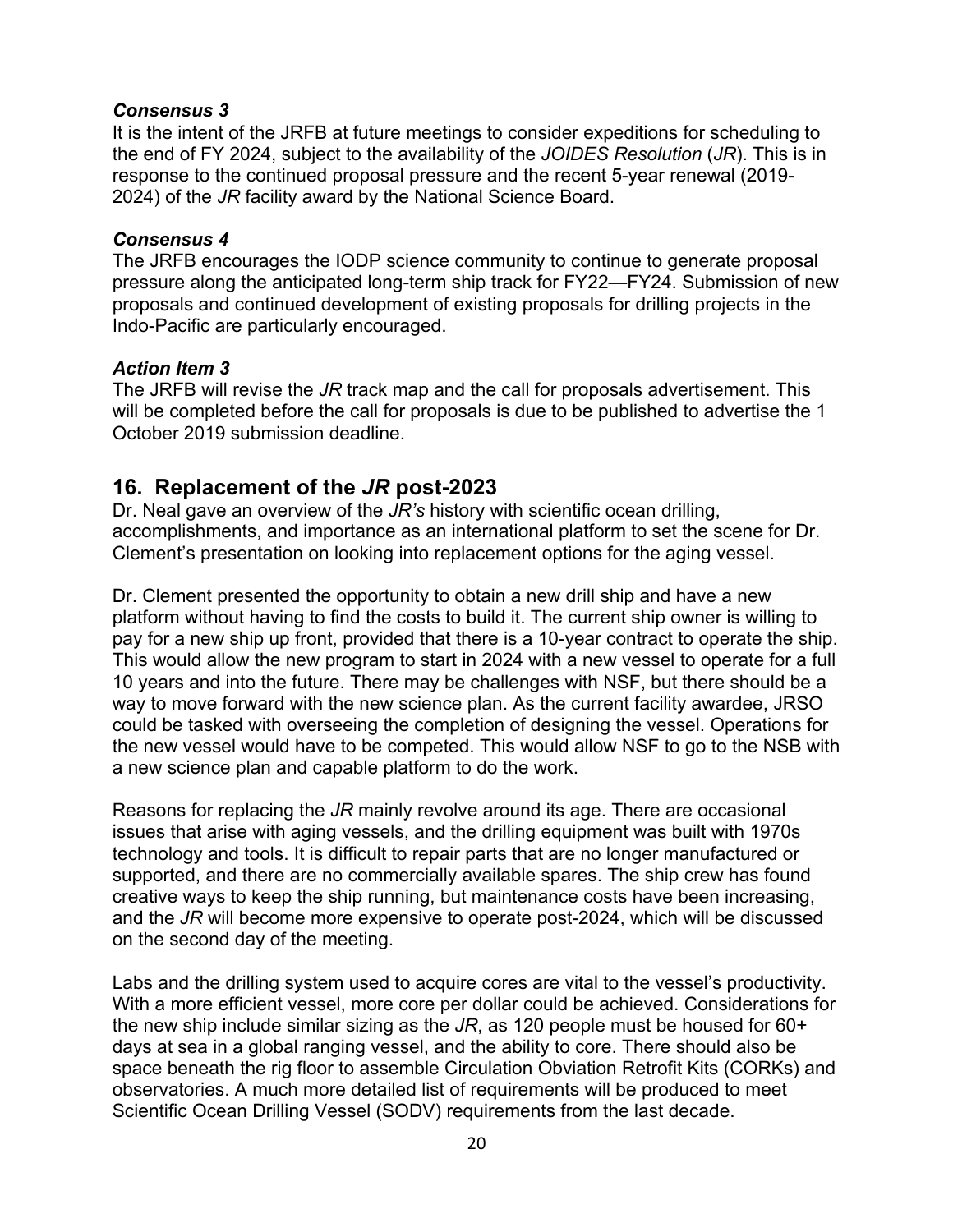Dr. Clement showed a video animation of a vessel that had been designed with the program's needs in mind, pointing out efficiencies in projections for fuel usage, drilling capability, and maintenance. Siem Offshore (the parent company of ship owner ODL) has offered to cover the capital expense of building a new vessel, and they plan to make their money back by increasing the day rate. This is estimated to be a 12% increase in the total JRSO budget and would depend on a 10-year commitment. The cost would be significantly higher for a 5-year commitment. Overall, there would be much greater efficiencies for a small increase in the cost of the facility, although NSF's budget may not cover the cost.

# **17. Implications of a new US Drilling Vessel – Discussion**

The real value in having a new vessel would be the improvement in science achieved, by having more lab space and operating more days every year. Comparing fuel consumption to the *JR's* over the last 6 years, the new vessel would be able to save 79 days of transit. More fuel would be burned at higher speeds, but more science could be fit into the time spent transiting.

The timeline for a new vessel would be around 30 months from contract signing to commissioning. Dr. Shouting Tuo of the IODP-China Office asked how much the budget would be for building the ship. Dr. Clement responded that it would likely be upwards of \$280M, and Dr. Neal noted that the cost was only half of one of NASA's missions. Dr. Clement agreed that the program had overcapitalized on the current platforms, as none of them can operate as fully intended due to financial concerns throughout the international community. Going for a major facility upgrade would require a new influx of money, or the international model for priorities should be reconsidered.

Dr. Armand asked how labs would be equipped on the new vessel, and Dr. Clement responded that the plan would be to transfer existing lab equipment over without incurring a major expense.

Dr. Coggon raised the issue of longer contract lengths being cheaper and asked if it would be possible to write a 15-year science plan for NSF. Dr. Clement said that would be unlikely due to the difficulty of NSF making a commitment beyond 5 years. A 10-year contract may be considered but 15 years would be too long, as costs cannot be predicted within 2-3 years. Mr. Houtman clarified that the community could create a science plan for any number of years as NSF would not control the science plan. Dr. Armand added that other programs would be using the science plan as well, as different program members renew on different timelines. There was further discussion on the length of the science plan, with emphasis on determining the science plan first and having the infrastructure to achieve the science plan to follow. Dr. Neal suggested the science plan include regular reviews that would allow the international community to change the direction or emphasis of the science plan. There could be an evolving science plan instead of a new one brought in every 10 years. Every Program Member Office (PMO) could consider the option to discuss at the Forum meeting.

Dr. Allan acknowledged the difficult issues to consider, but highlighted the importance of the ship facility having such a healthy relationship with the ship owner and community,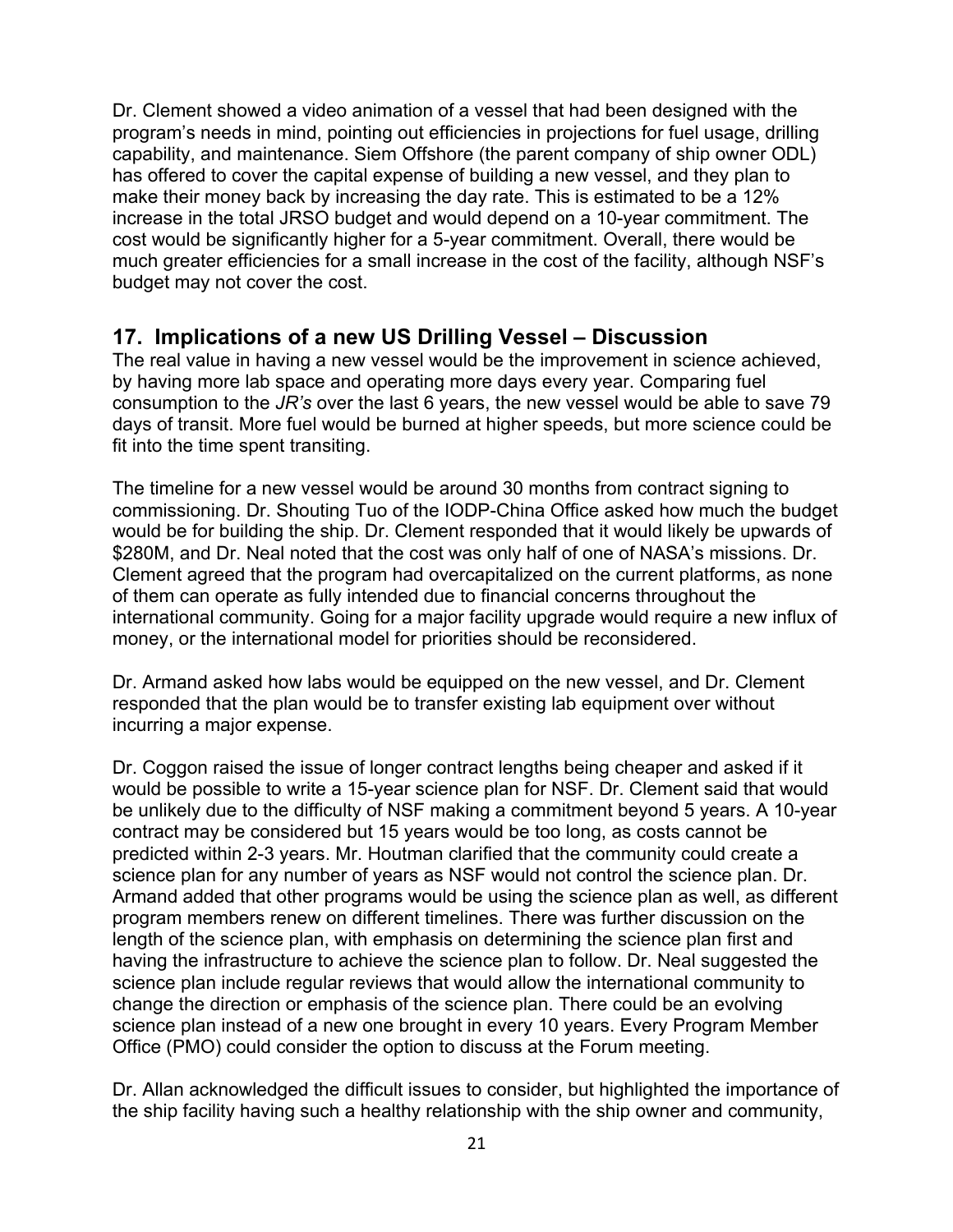providing options for future development, which reflects extremely well on the program. Dr. Neal asked the Board how they could show international support for the platform. Dr. John asked if private donations could supplement funding from NSF and the program partners. Dr. Clement replied that the annual operating expenses are much higher than the capital costs of a new vessel, and ongoing recurring costs would be hard to cover.

Dr. Armand said that ANZIC is going through their renewal process, requesting a onepage letter from Dr. Clement detailing the costs and capabilities of the new vessel in theory, which would help to obtain more funding. International partners from Brazil and China agreed that such a letter would be useful in obtaining positive responses to the Memoranda of Understanding (MoU) that have gone out. Dr. Camoin noted that ECORD is committed through 2023, so they will not request any updates for their memoranda with NSF before 2022.

#### *Consensus 6*

The JRFB supports the efforts of the JRSO in planning for a replacement non-riser drilling vessel for the *JOIDES Resolution* in the next era of scientific ocean drilling beyond 2023. The age of the *JR* and increasing costs of maintenance in terms of money and schedule make finding a replacement a critical near-term need for the continued success of scientific ocean drilling into the future.

## *Action Item 2*

The JRSO is to provide an information document on the general capabilities of the potential new non-riser platform, including the efficiencies such a new vessel will have over the *JR*, with a percentage estimate of the higher cost to all partners.

| <b>Thursday</b> | 9 May 2019 | $9:00 - 17:30$ |
|-----------------|------------|----------------|

# **18. Report of the IODP Forum**

Dr. Kroon presented an overview of the IODP Forum, noting its role in developing a way forward for the program, what was achieved at the 2018 meeting in Goa, and how to prepare for the upcoming 2019 meeting in Osaka with regards to a new science plan.

#### *18A. Report on the Goa meeting*

Dr. Kroon first highlighted 3 consensus statements from the Goa meeting:

- The Forum received positive updates on the midterm IODP renewal and longterm planning from all member countries and consortia. The midterm renewal is well-advanced; IODP is healthy for the next 5 years. Dr. Kroon praised the renewal efforts of the UK in particular.
- The Forum noted that the IODP platforms are doing well, as is the program overall. It is not necessary to change the program structure in the future. Modifications or clarifications may be considered, but the program works well as a collaboration.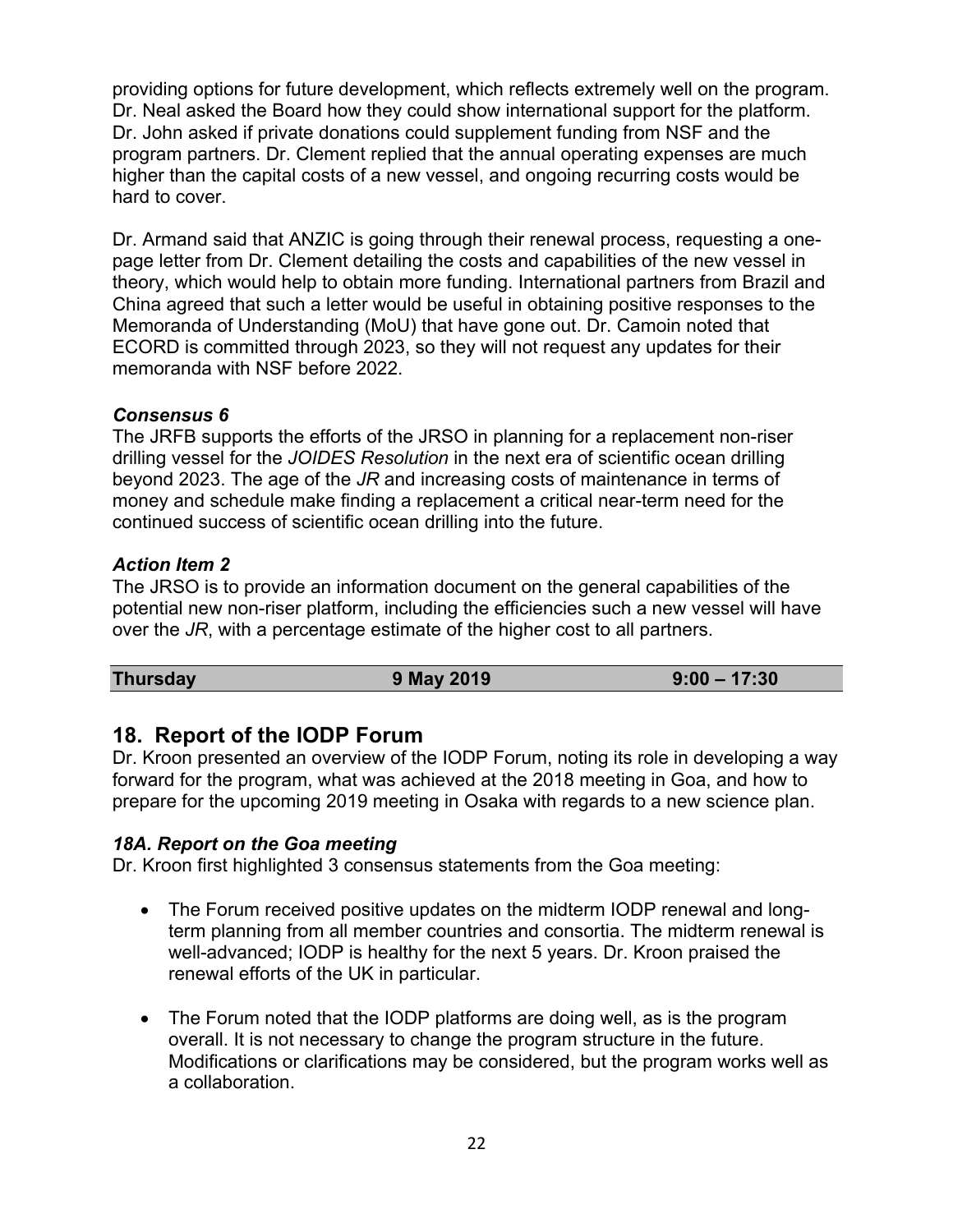• Five international workshops were planned to stimulate the community and produce the framework for a new science plan. These have been important in seeking input from the broader community.

## *18B. Plans for Osaka*

Discussion of the Osaka meeting can be found in the following section.

## *18C. Plan to develop the Science Plan*

Dr. Kroon noted that the program should continue to broaden partnerships with IODP partners and other scientific programs, and a link to ICDP should be sorted out before having a new science plan. Dr. Kroon described proposed scenarios regarding ICDP:

- Scenario 0: Maintain the current structure (2 different science plans with links through amphibious drilling proposals). Post-2023, both science plans will expire.
- Scenario 1: Assume 4 platforms for a new marine drilling program and a new science plan. IODP would be partially unified with ICDP by having a few common chapters in their respective science plans.
- Scenario 2: Put the 2 programs under one umbrella. They would share the same science plan, although the evaluation panels (SEP and SAG) would be separate.
- Scenario 3: Totally combine the 2 programs. SEP and SAG would be combined into one evaluation panel.

Dr. Kroon gave his opinions on each scenario, believing that the programs would not be ready for Scenarios 2 and 3 at this stage. While a combined science plan could be written, the 2 programs have entirely different organizational structures (core curation, operations, etc.). A new science plan needs to be written to support a new drilling vessel. He believed that Scenario 1 was optimal, in order to provide unique platforms without changing funding and programmatic structures, and would like the Board's input.

Dr. Kroon presented a way forward to creating a new science plan, emphasizing the need to integrate the international workshop results together while the momentum was there. Details can be found under Agenda Item 25.

## *18D. Q&A*

Dr. Krissek was supportive of a science plan lasting longer than 10 years. A 15-year period may allow enough time for a new platform to ramp up, as well as provide the structure to be able to take advantage of longer contracts. Dr. Kroon noted that avoiding a gap in the program could be achieved by working quickly and creating a new science plan within half a year. The community is expecting results from the workshops, and Dr. Kroon emphasized the importance of building on the momentum. Dr. John added a 15 year science plan makes sense, but needs to be held accountable for achieving its objectives. Dr. Kroon asked if the achievements of the last decade should be included in the new science plan, and Dr. John replied that only the new science that will be accomplishable should be included.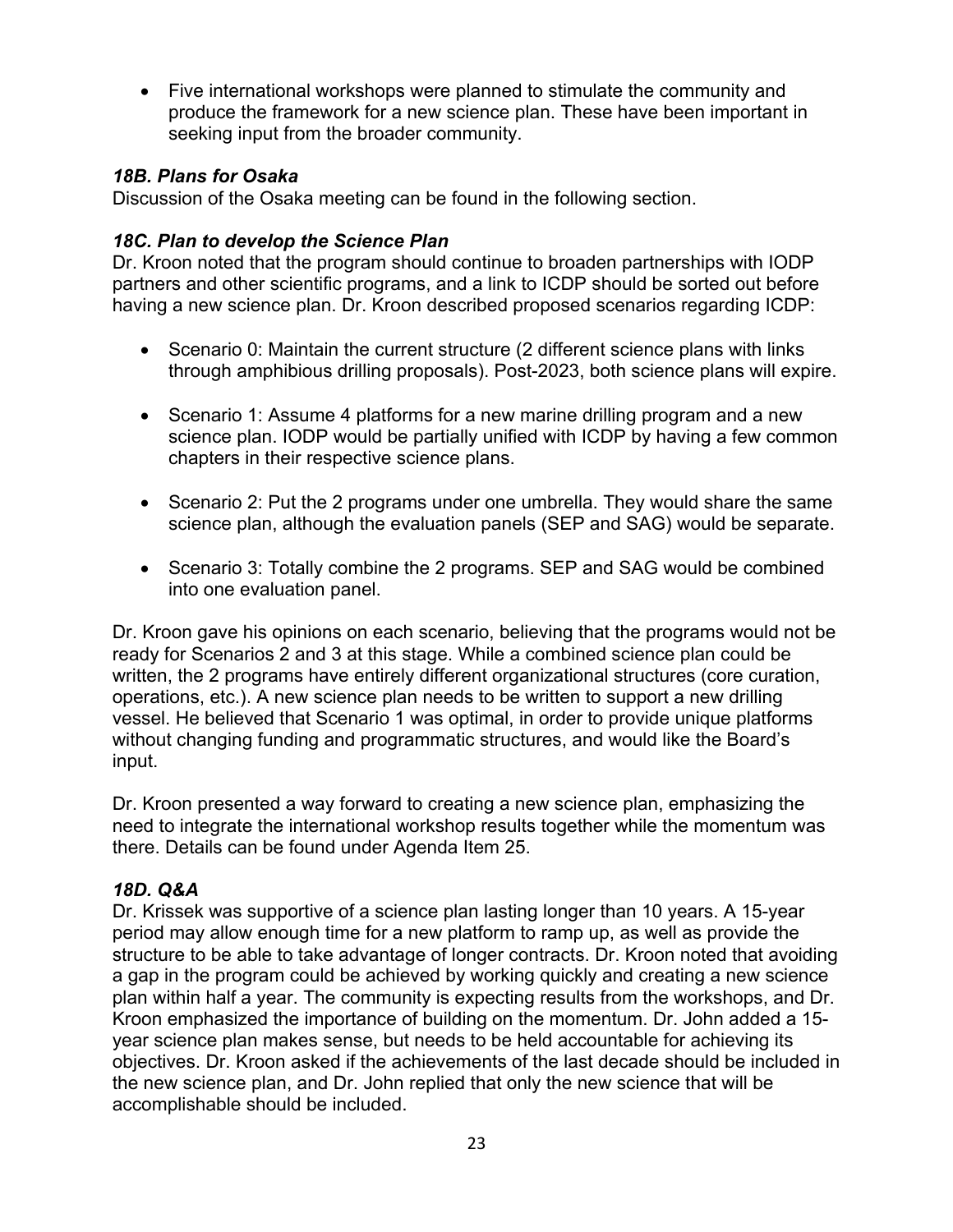Dr. Coggon voiced support for Scenario 1, creating a new science plan quickly, and having it span 15 years. Some projects take longer than 10 years, even with developing technology. She asked if the PROCEED Workshop results should identify goals on differing timescales of 5, 10, and possibly 25 years. The science plan could request progress reported back every 5 years. Discussion of Scenario 1 resulted in favor of Dr. Kroon inviting ICDP to collaborate on a few chapters of a new science plan. Dr. Armand noted that ANZIC is not in ICDP, so it would be a hard sell to get them to join. Keeping the programs separate may be better, although there would be scientifically compelling reasons for links. Dr. Bach also was in favor of Scenario 1, considering the benefits of merging funds from the 2 drilling programs, as was recent SEP Member Dr. Cristiano Chiessi.

Dr. Clement asked how much collaboration there would be between IODP and ICDP, such as in producing publications. There may be some resistance due to cultural differences, but they may find ways to share efficiencies. NSF program officer Dr. Kevin Johnson suggested one way to implement Scenario 1 quickly would be to have evaluation panel representatives from SEP and SAG at each program's meetings for amphibious drilling proposal reviews. This would benefit both programs without any restructuring and provide clearer feedback for the proponents. Dr. Gulick noted that the Chair of SAG works in Edinburgh, which works out well with the upcoming SEP meeting to be held in June.

Dr. Katz suggested that a long-term science plan may provide a good basis, but may need to include periodic refreshing every 3 years or so, in order to take into account new knowledge, tools, and technology that may be available. Setting a review into the plan would strengthen the program by allowing it to adapt and grow. Dr. Neal added that NSAS does 10-year surveys with a midterm review. For a 15-year plan, a 5-year review and course correction may be appropriate.

#### *Consensus 10*

The JRFB applauds and supports the IODP Forum Chair's plans to strengthen synergies between IODP and the International Continental scientific Drilling Program (ICDP). It is essential that such synergies continue to be developed and strengthened if amphibious expeditions are to be highlighted in the new science plan.

## *Consensus 12*

The JRFB supports the attendance of SEP member(s) for Amphibious Drilling Proposals at the ICDP SAG meetings, and that the SAG representatives be invited to the relevant SEP meetings.

# **19. Report from the NEXT Workshop**

Dr. Koppers reported results from the NEXT Workshop, which was held on May 6-7, 2019 in Denver, CO, with the mission to determine the next generation riserless drilling platform and science plan.

The US had 4 important concerns:

• Staying leaders in the program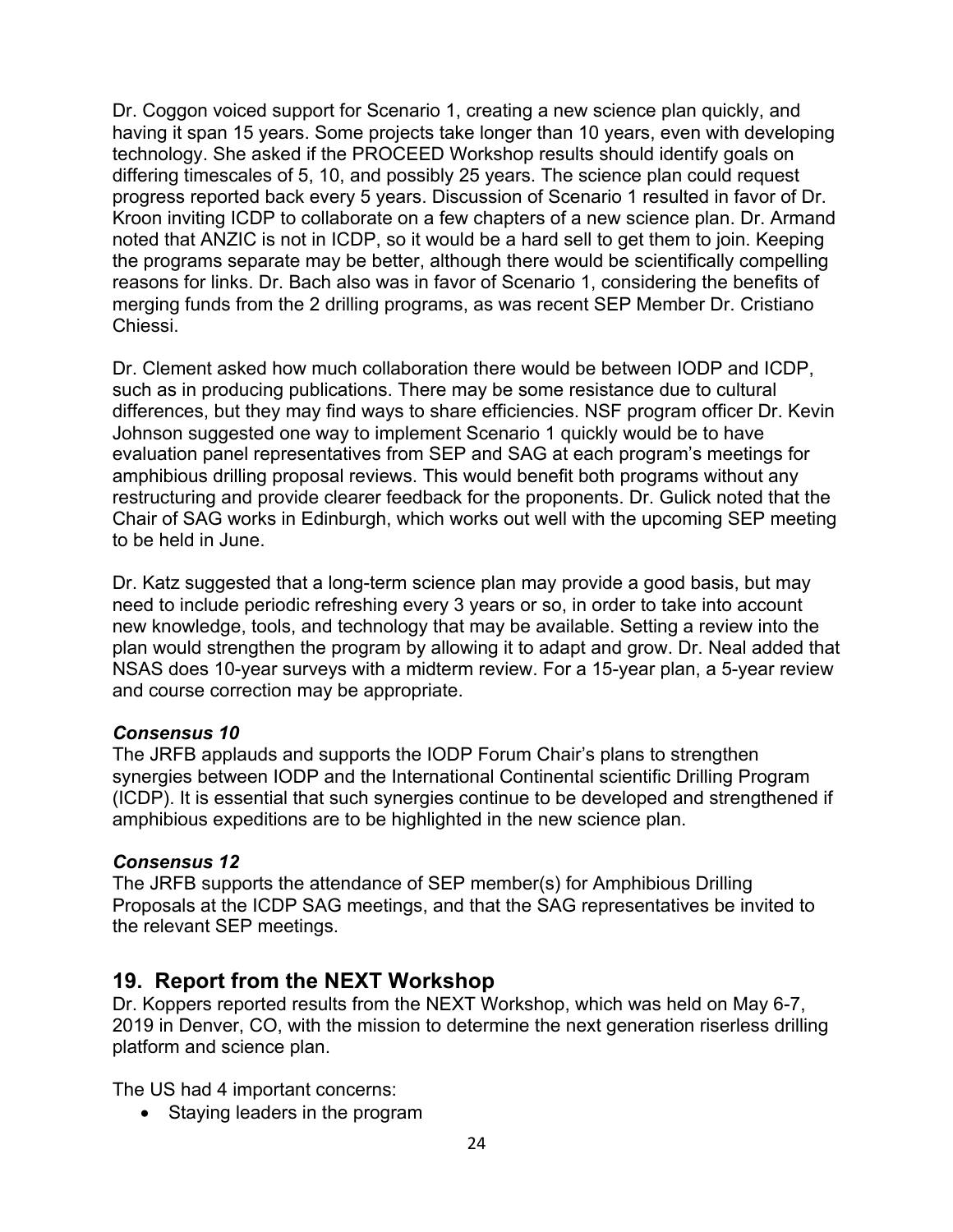- Growing international participation beyond the 23 countries currently involved
- Securing a global ranging riserless vessel to support scientific drilling for the next 20+ years (and the next generation of scientists)
- Not having a gap between the current and next program

At the NEXT Workshop, results from the *JOIDES Resolution* Assessment Workshop (JRAW) were discussed, and each participant was asked to consider modifications to the current science plan, new science plan challenges, and necessary components for a new drilling vessel.

The workshop was a success due to the participants' preparation beforehand. Four overarching science structures came out of the breakout sessions, with overlapping content in structure and intent. The emphasis was more on connections rather than science themes. 139 science questions were distilled into 8 strategic objectives to match the science structure.

Dr. Bohaty asked Dr. Koppers if the strategic objectives are foreseen to function in the same way as the science challenges in the current science plan regarding how proposals are written and as a measurement of achievements. Dr. Koppers replied that the objectives are more inclusive, allowing more or new questions to be considered. Dr. Neal added that it was important to get new unknown science into the program and encourage new science that might not have been considered to come in and be evaluated. Course corrections can be made in the new science plan to be more inclusive.

Dr. Morris thought the outcomes reflected well on the meeting and applauded its major contributions to moving the program forward. Dr. Given asked where mantle drilling might fit in under the new objectives, and Dr. Koppers responded that some omissions may be discussed at the Forum meeting due to the fast pace of creating a new science plan. Dr. Bach also congratulated Dr. Koppers on the successful workshop and asked if the new science plan would be applicable to the new *JR* or entire program. Dr. Koppers said the new science plan would be international. Each workshop was planned from a national perspective, but they were all very much in favor of a single international science plan.

# **20. Report from the PROCEED Workshop**

Dr. Camoin presented major outcomes from the PROCEED Workshop, which was held on April 6-7, 2019 in Vienna, Austria, with the mission of expanding frontiers of scientific ocean drilling. The organizing committee consisted of ECORD members, and the science committee consisted of researchers nominated by ESSAC. Discussions focused on the science plan and facilities, new challenges, the role of MSPs, new drilling infrastructure, and what worked and what didn't work during the current phase of the program.

Regarding the current science plan, 94% of the people polled believed the contents are still appropriate to guide scientific ocean drilling beyond 2023. This could indicate that a science plan lasting longer than 10 years would be appropriate. The program could facilitate better use of existing data, as well allow for more interdisciplinary science to be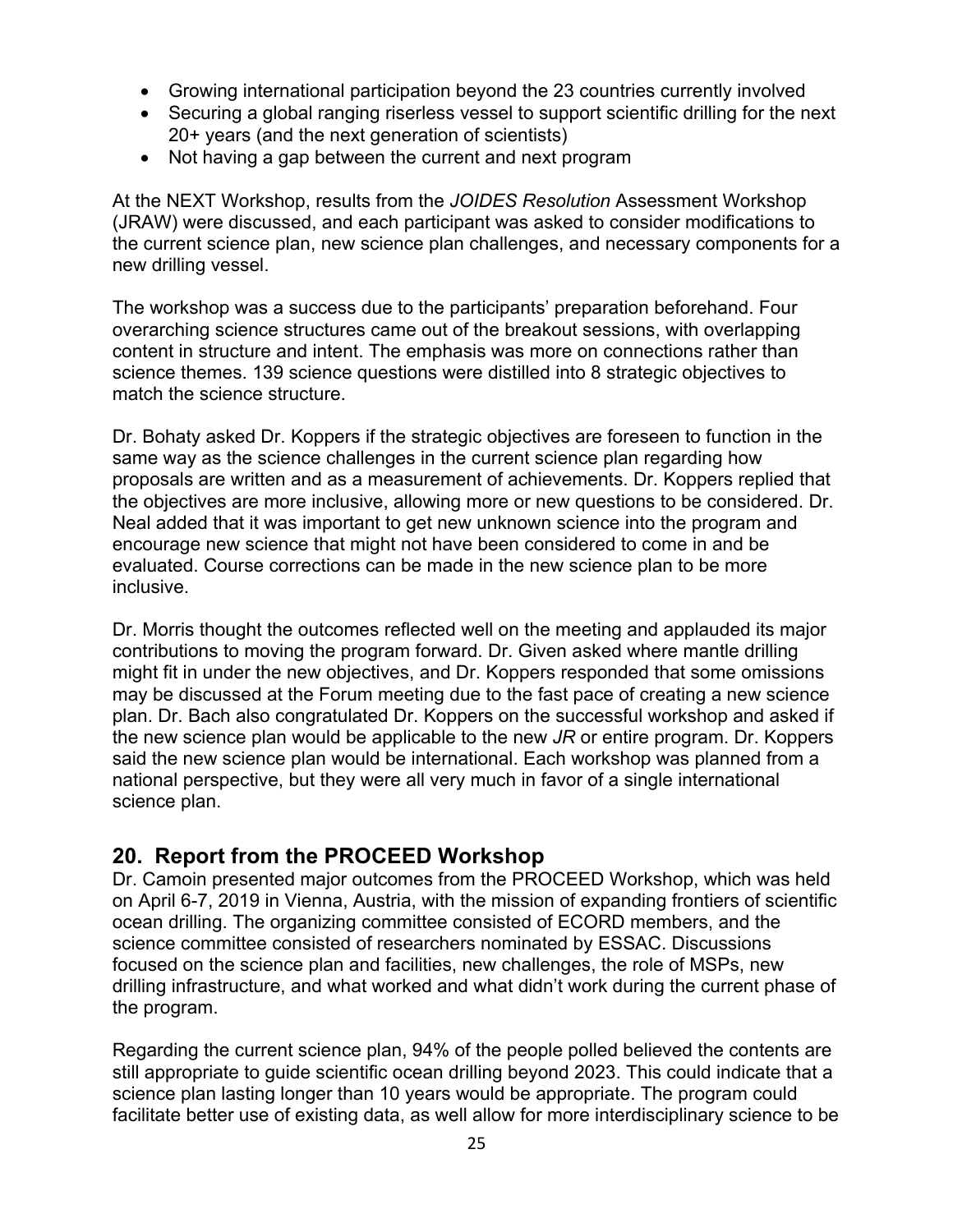achieved by creating more connections between current themes and challenges. The importance of land-to-sea transects and amphibious drilling proposals was addressed, highlighting the link to ICDP and other entities as possible programmatic partners. It was also determined that ECORD must continue its role as an MSP provider and IODP partner. More awareness could help increase the effectiveness of MSPs, and more funding should be obtained to meet the challenges of the new program.

Overall, the ECORD science community is very healthy and proponents have shown remarkable activity, participating in all aspects of IODP globally and supporting the use of all facilities available. In terms of facilities, the *JR* was viewed as the most critical for ECORD (more so than MSPs). There was strong interest in using the *Chikyu*, but it was not viewed as critical.

Going forward, the PROCEED Workshop report will be made available Summer 2019. In 2021, ECORD has plans for a new White Paper to obtain money from funding agencies. ECORD MoUs and partner MoUs are expected to be signed for ~15 members in 2022 and 2023.

Dr. Coggon agreed with Dr. Camoin's summary, adding that the workshop comments emphasized identifying links between science challenges in order to make the public aware of the societal relevance of the program, as climate change is not just a process but a planetary hazard.

Dr. Given liked the workshop's idea to widen the Forum to include ICDP. The Forum Terms of Reference could be modified to include the mandate of writing a new science plan and collaborating with ICDP SAG members at SEP meetings.

Dr. Koppers brought up the need to consider how the science plan may affect the next generation of scientists who haven't begun thinking about scientific ocean drilling. Dr. Camoin suggested 2 versions of a science plan: long and short. The next science plan could have another version tailored for funding agencies or a public audience. Dr. Coggon suggested a graphic poster representation of the science plan for the public. Dr. Koppers reiterated the need to write a new science plan quickly. Dr. Neal noted how encouraging it was to see the compelling overlaps and synergies between the regional workshops.

# **21. Report from the ANZIC Workshop**

Dr. Armand gave an overview of ANZIC's Ocean Planet Workshop, which was held on April 14-16, 2019 in Canberra, Australia. The workshop focused on themes and priorities for the program. Five themes were investigated, which were supported by broad universal underpinnings: biosphere frontiers, earth dynamics, global climate, natural hazards, and ocean health through time. The new concept of ocean health through time was conceived by the younger generation of scientists who are concerned about the future and interested in the ocean surface interface, as the Anthropocene hasn't been defined in the oceans.

ANZIC has an evolving timeline for its decadal plan contributions. The new science plan roadmap will be discussed at the Forum meeting, with a final draft in 2020, which works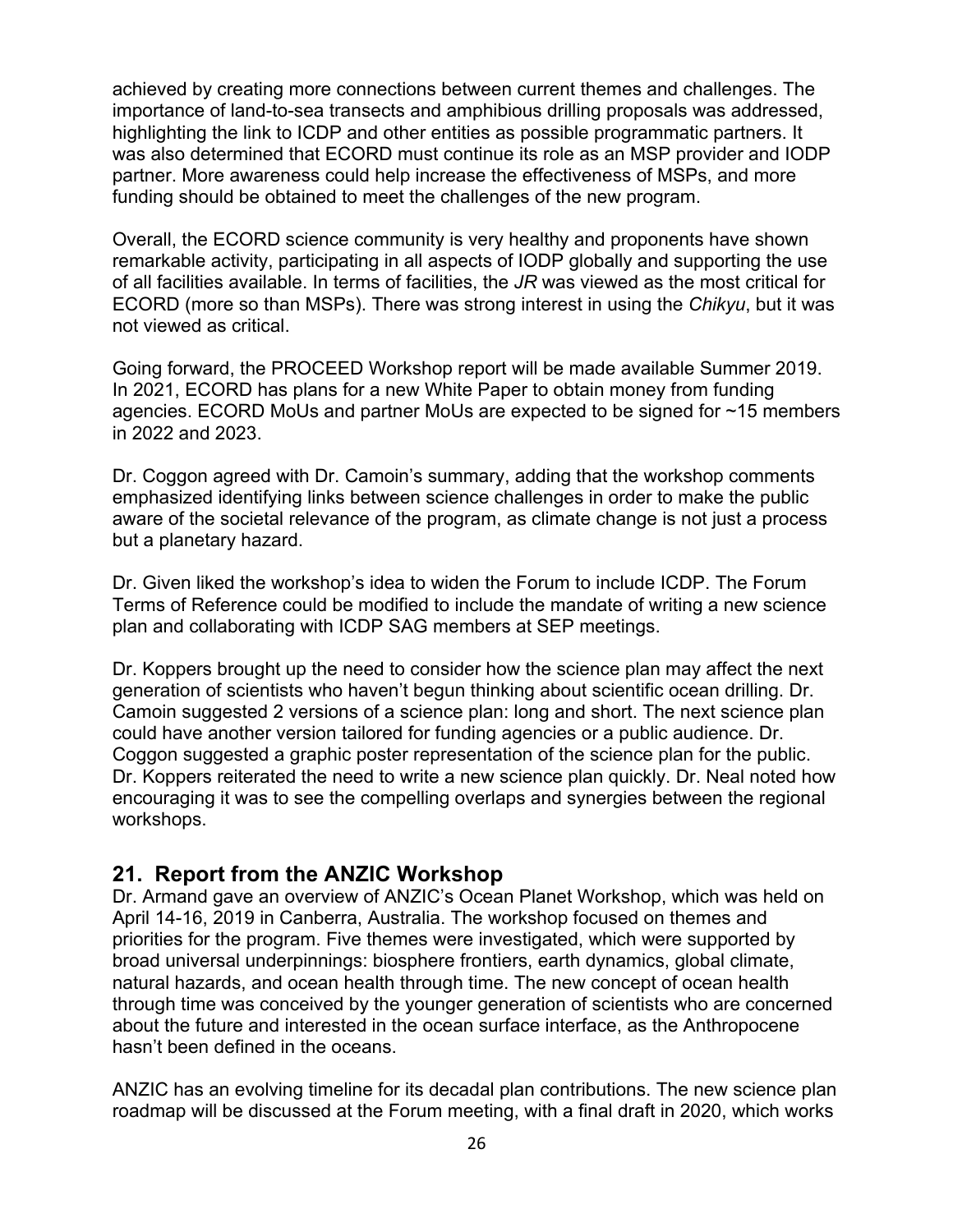from ANZIC's perspective. Early and mid-career researchers will be key in implementing the new science plan. The new themes and challenges should be inclusive and spotlight issues rather than prioritize them. People are excited for a new scientific platform for technology and engineering in the program.

Regarding the future of ANZIC, participation might end with Expedition 386 (Japan Trench Paleoseismology), as funding will end in 2020. With the rescheduling of Expedition 389 (Hawaiian Drowned Reefs) to 2022, it is unclear if funding can be secured by then.

ANZIC's renewal strategy should be ready for implementation at the end of June. ANZIC will likely sign on a new member, the University of South Australia. Dr. Armand had created an ANZIC IODP Participation Report to show each member how much impact their funds had, which really helped underline the importance of their contribution. The renewal strategy started with a roadmap in 2016, then developed into an infrastructure plan and AAS Geosciences decadal plan in 2018. The National Research Infrastructure for Australia (NCRIS) will make a funding decision, which might be influenced by the upcoming Australian election results.

ANZIC's renewal proposition is aiming for a 10-year funding period with interim reporting and flexibility for membership. The next phase would likely commence mid-2021 due to funding cycles. Full *JR* membership would be sought, along with membership increases with ECORD's platform and the *Chikyu*. They would also like to participate in China's platform provided it operates as a fully IODP-compliant platform. Greater workshop participation and more staff would also be planned.

Issues that need to be addressed include ANZIC's inclusion in the new IODP science plan, the *JR* replacement, a possible *JR* hiatus, future MoU changes, and participation vs. membership costs. Funding at current levels (\$2M/year) would be risky due to the likelihood of members pulling out. The focus may change to legacy material (existing samples and data) depending on funding timelines.

Dr. Armand presented an alternative option for IODP in the event that the *JR* will not have a replacement post-2023/2024. The "fourth platform – the ship that doesn't sink" could be funded to provide data nodes as a contingency plan. This could be an opportunity for a fourth platform to keep the program running productively.

Dr. Koppers asked if the ocean health theme will be written into ANZIC's renewal efforts. Dr. Armand responded that it will not necessarily be mentioned, just the workshop highlights, as funding agencies won't worry about the structure as much as the questions being asked.

Dr. Clement noted the high cost of using drilling platforms to acquire other types of data that could be acquired on cheaper vessels. Dr. Koppers replied that equipment could be brought onboard as a partnership, not as a facility, and Dr. Armand said that the ship may be in remote areas that are difficult to reach so proposals may take advantage of that aspect. Integrating big data and making products out of data may help keep member partners involved in the program. Dr. McNeill liked the suggestion of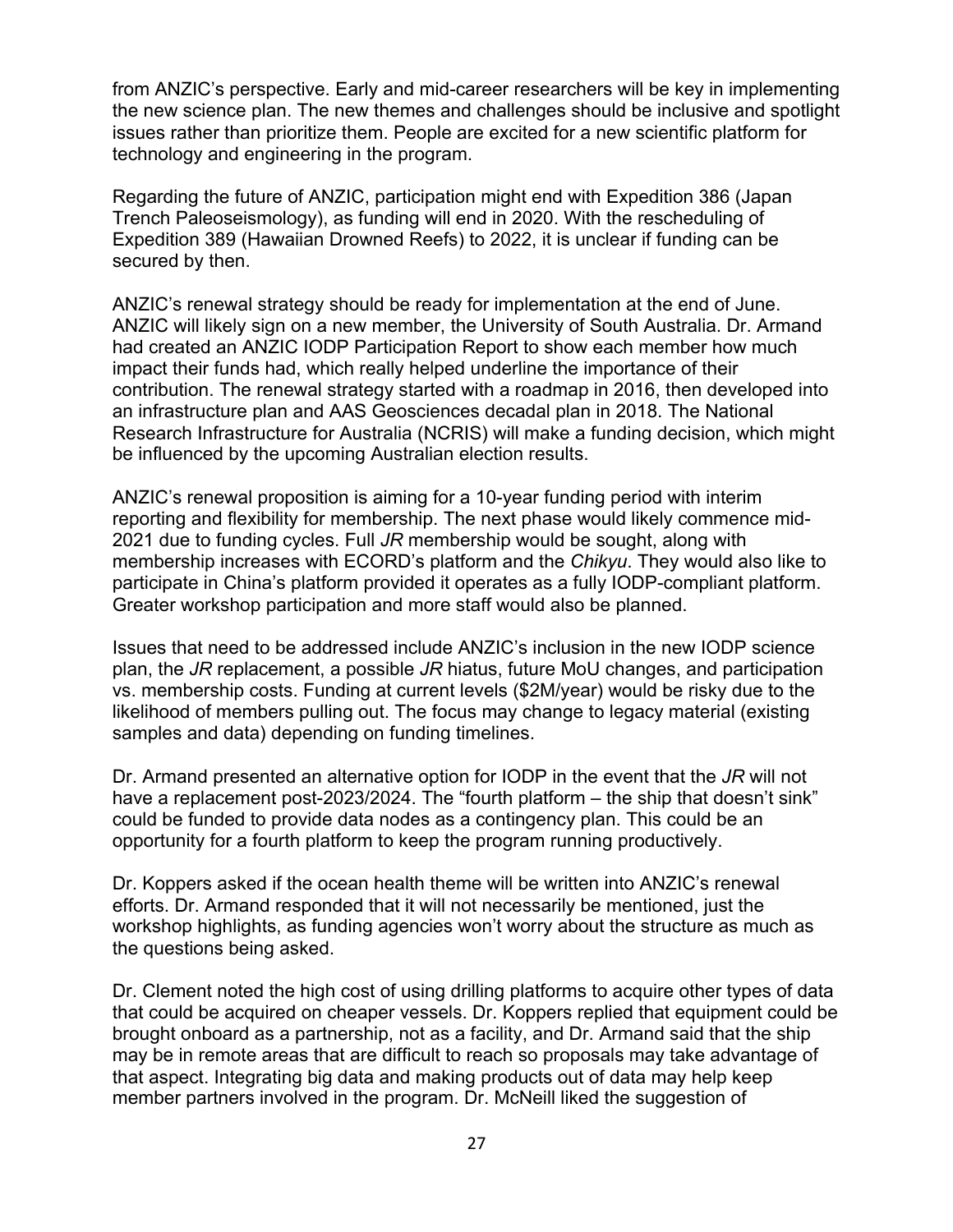emphasizing legacy data in the new science plan and providing better use of the material in databases with great potential.

# **22. Report from the J-DESC Workshop**

Dr. Harue Masuda, from the Japanese Drilling Earth Science Consortium (J-DESC), presented results from the J-DESC Workshop: Scientific Ocean Drilling Beyond 2023, which was held on April 2-3, 2019 in Yokohama, Japan. She provided an overview of the steering committee and approximately 150 participants, of which a quarter were graduate students, and noted the commitment to diversity of gender and age for workshop participants.

Key discussion questions involved the framework of IODP beyond 2023, achievements and challenges of the international science plan, and resources needed to achieve science goals by IODP beyond 2023. Dr. Masuda presented summaries from each breakout session held in ocean and climate, biosphere frontiers, earth in motion, and earth connections. Discussions across disciplines were fused to link the fields and find relationships between them.

Young scientists from outside of IODP fields were invited to the workshop to introduce new collaboration opportunities and technologies. These plenary sessions included Mars sample return, geo-neutrino measurement, identification and separation of microfossil tests by artificial intelligence, data-driven ("big data") geosciences, and synchrotron (STXM)-based geomicrobiology and chemistry. Out-of-the-box thinking may provide ways to improve on IODP science.

Dr. Masuda summarized future plans, emphasizing that the new international science plan should be driven by what the scientific community wants to achieve in the next program. Suggestions were made to repackage the theme chapters, highlight mantle drilling, think about new challenges, and develop new analytical methods, proxies, and technology. The workshop report will be presented at the JpGU2019 meeting in May, with the writing of a new science plan to begin in June. Results will be presented at the Osaka Forum meeting in September.

Dr. Kroon asked how repackaging the science themes would map with Dr. Koppers' plans, and Dr. Masuda replied that duplicate fields could be mapped and there would be more focus on linking the themes. Drs. Kroon and Neal also voiced their support for highlighting the importance of mantle drilling. Dr. Koppers noted that the overlap from the workshops could be fit into strategic objectives with some rephrasing. Dr. McNeill supported the out-of-the-box thinking to incorporate new ideas into the science plan.

# **23. Report from China regarding IODP Renewal**

Dr. Tuo reported on IODP-China's plans for the next phase of the program. He first provided an overview of China's involvement with scientific ocean drilling, joining the Ocean Drilling Program (ODP) in 1998. They have since increased their contribution to \$3M/year, along with funding several CPP expeditions, and are looking to the future. Last year, China celebrated 50 years of international scientific ocean drilling, along with 20 years of Chinese involvement. There was discussion regarding the progress of the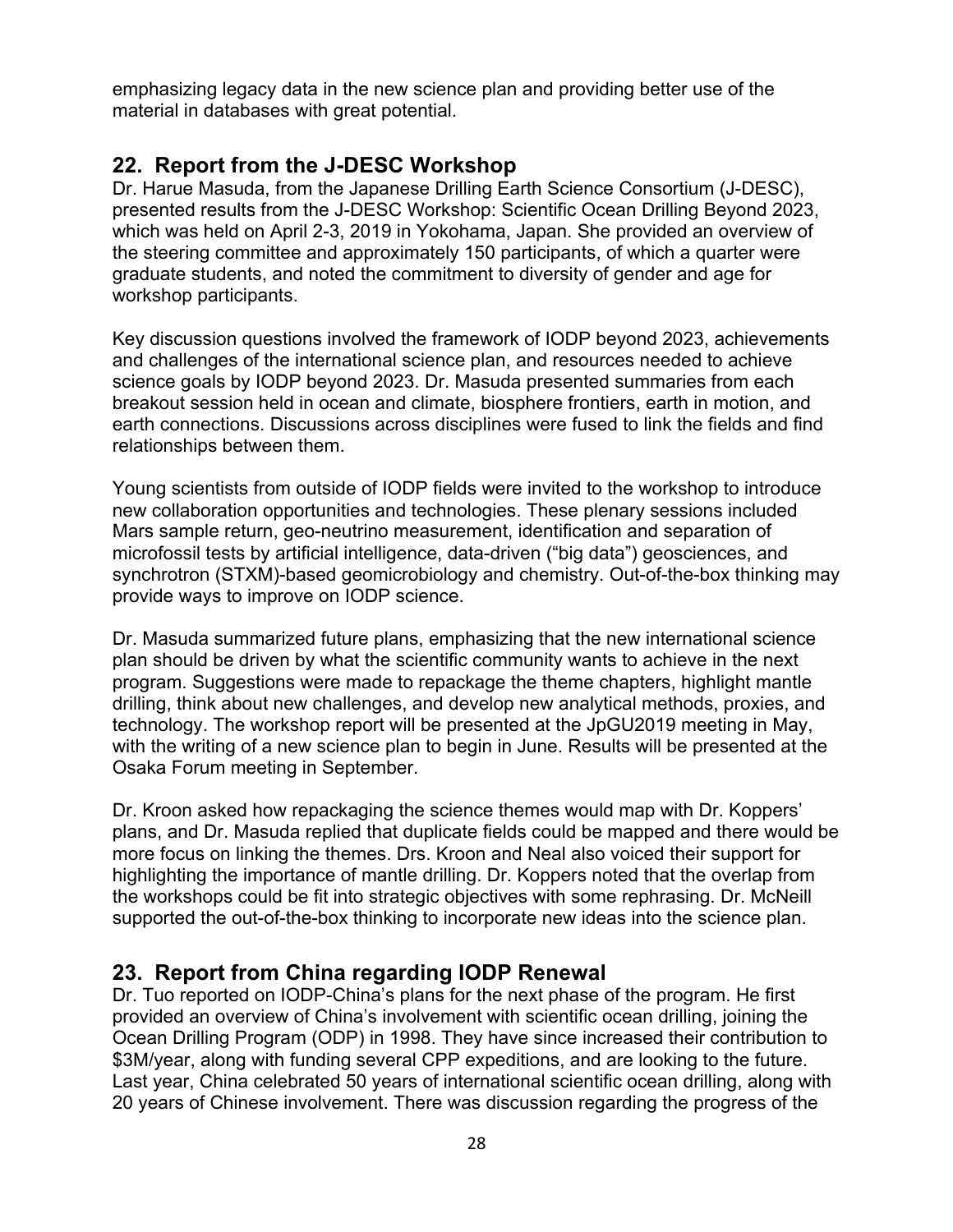past 20 years and future plans. Chinese scientists have been increasingly participating in the program and support the future of IODP.

China would like to become an IODP platform provider and play a more important role in the science plan beyond 2023. They have plans to increase Chinese membership as a *JR* partner by contributing \$6M (up from \$3M), which will need approval from the Ministry of Science and Technology (MOST). A fourth core repository may also be built, with plans for one in Shanghai. They have worked with the Guangzhou Marine Geological Survey and Qingdao Marine Science and Technology Lab to consider options for a drilling platform.

China plans to take on a more active role in the program beyond 2023. They will hold a series of small international workshops in June, then organize a national meeting to discuss the Chinese science plan beyond 2023. Approximately 150 participants are expected. In 2020, China would be willing to host an international workshop to discuss the new science plan if needed.

Dr. Armand asked how IODP-China will build their roadmap for the new science plan since their meeting will take place after the other members have created one. Dr. Tuo responded that the results of the PROCEED, NEXT, ANZIC, and J-DESC Workshops will all be helpful to build off of, with additions of Chinese priorities. Dr. Kroon said the plan was excellent, and it would be great to move forward with some kind of consensus. There may be new ideas from Chinese colleagues.

Dr. Eguchi asked if the pre-Forum meeting in July could be shifted later, as China's meeting will take place in August. Dr. Kroon responded that the timing would be too close to the September meeting in Osaka. Dr. Koppers said that the roadmap would be a version of the future science plan, so there shouldn't be any issues adding China's outcomes. Dr. Armand added that the different workshops benefited from crossparticipation, and a flexible roadmap should be produced to allow for the inclusion of China's workshop outcomes. Dr. Neal noted that they could ask China to discuss the roadmap produced out of the July meeting and provide comments to incorporate any possible changes or additions.

#### *Consensus 7*

The JRFB is excited about the positive momentum the international Earth Science community has developed in identifying new science frontiers and platform needs for the next scientific ocean drilling program. The national/regional workshops that have been held - J-DESC (Japan), PROCEED (ECORD), Ocean Planet (ANZIC), and NEXT (USA) - have been extremely well attended with a lot of enthusiasm for developing the plan for the next era of scientific ocean drilling. We also look forward to the results from the IODP-China workshop (August 2019). The strong participation and leadership engagement by early-career scientists is a strong testament to the attraction scientific ocean drilling provides to the next generation of Earth scientists. The JRFB applauds the strong desire expressed by the workshop attendees and the IODP Forum for using a multi-platform model in writing the next science plan.

# **24. Input from other** *JR* **Partners (India, Korea, Brazil)**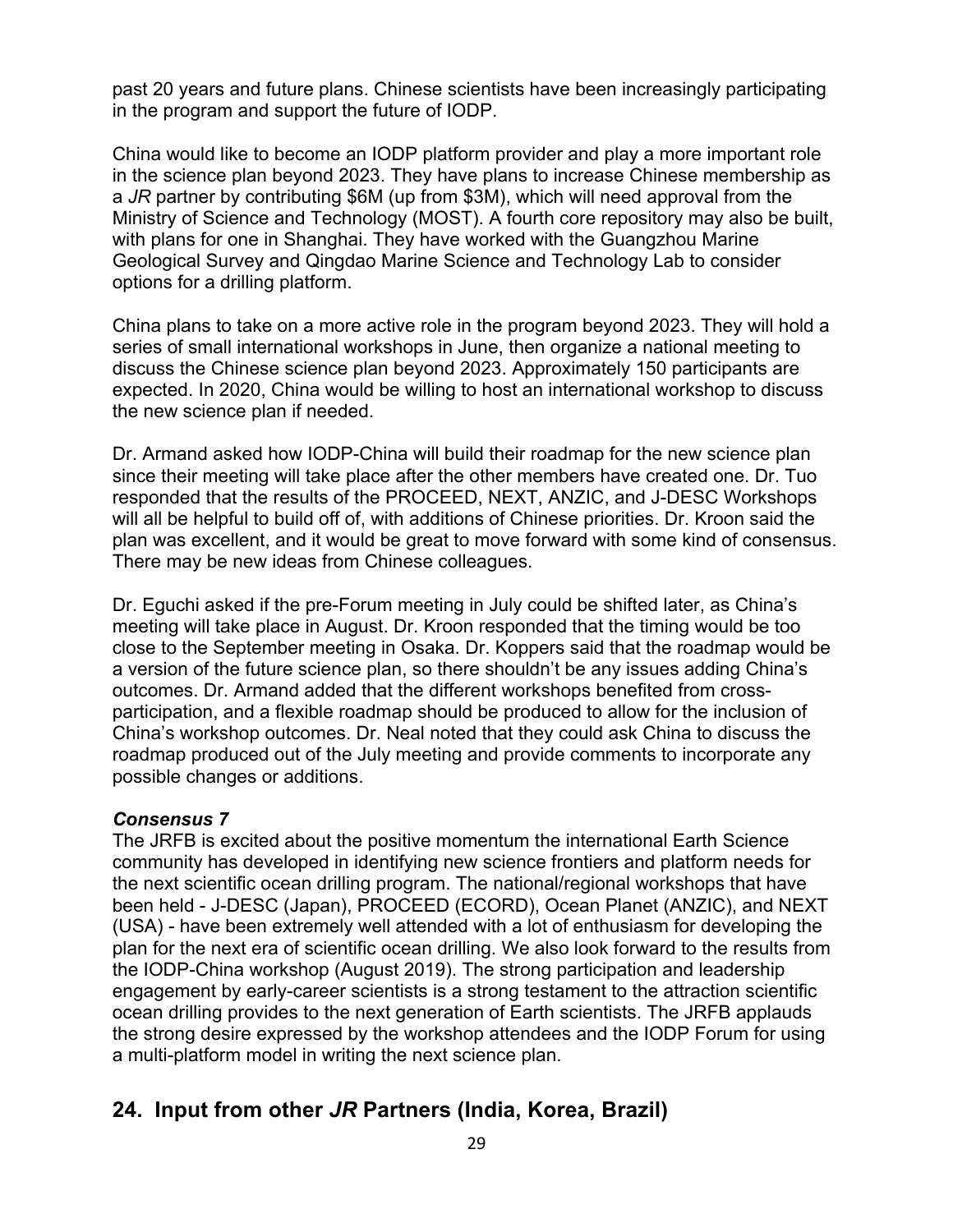Dr. Neal noted the absence of Dr. Brijesh Bansal, JRFB Member from IODP-India, and said that Dr. Bansal passed along continued strong support for the program from India.

Dr. Priscila Lelis Cagni, standing in for Dr. Zena Maria da Silva Martins of the Coordenação de Aperfeiçoamento de Pessoal de Nível Superior (CAPES), discussed Brazil's intended participation and concerns for the program through 2023. The current political situation has affected all agency-funded programs, although their contribution will continue at \$1M/year. Brazil has major concerns regarding the new MoUs due to relatively low use of facilities by the Brazilian scientific community. The young program is still improving its capabilities. Budget cuts occurred across all federal agencies, so they are looking into other funding possibilities. Dr. Cagni also presented statistics of Brazilian involvement in expeditions and proposals.

Dr. Kroon asked if more berths would be available when the *JR* reached Brazilian waters. Dr. Cagni replied that they are talking about the situation with NSF. CAPES is trying to increase the number of Brazilian states involved in the program. Results of an internal program evaluation will be presented at the Forum meeting. Dr. Neal asked how the JRFB could help Brazil. Dr. Cagni said that CAPES is working on various strategies and considering looking to the Brazilian marines for political support, along with private donors or national petroleum agencies. Dr. Koppers noted that as the *JR* will likely be in Brazilian ports in the near future, the JRSO could meet with private donors or ministers to provide extra support and exposure for the benefit of the program.

Dr. Gil Young Kim, JRFB Member from K-IODP, gave an update on Korea's plans for the program. Korea is preparing for the next phase of the program. This needs to be done in two steps, from the Ministry of Oceans and Fisheries to the Ministry of Science and Technology. They are waiting on the second evaluation results and are optimistic. Dr. Kim noted that letters from each PMO would be helpful for obtaining funding in Korea.

# **25. Discussion of Enhancements to Science Plan post-2023 – Input to the IODP Forum**

Dr. Kroon proposed a potential way forward incorporating the results of the regional workshops, and Dr. Neal asked the JRFB for input regarding the following:

- 1. Post workshop results on the IODP website, and invite community comments.
- 2. Integrate workshop results and produce a 2- to 3-page roadmap document for a new science plan (posted on the IODP website for comments) at a meeting at the Lamont-Doherty Earth Observatory by mid-July. The core working group will consist of 3 delegates from each of the regional workshops, and 1 each from Brazil, Korea, and India.
- 3. Present the roadmap and form a writing group for the new science plan at the Forum meeting in Osaka in September. The writing group will be formed by adding 10-15 people to the 18-person working group.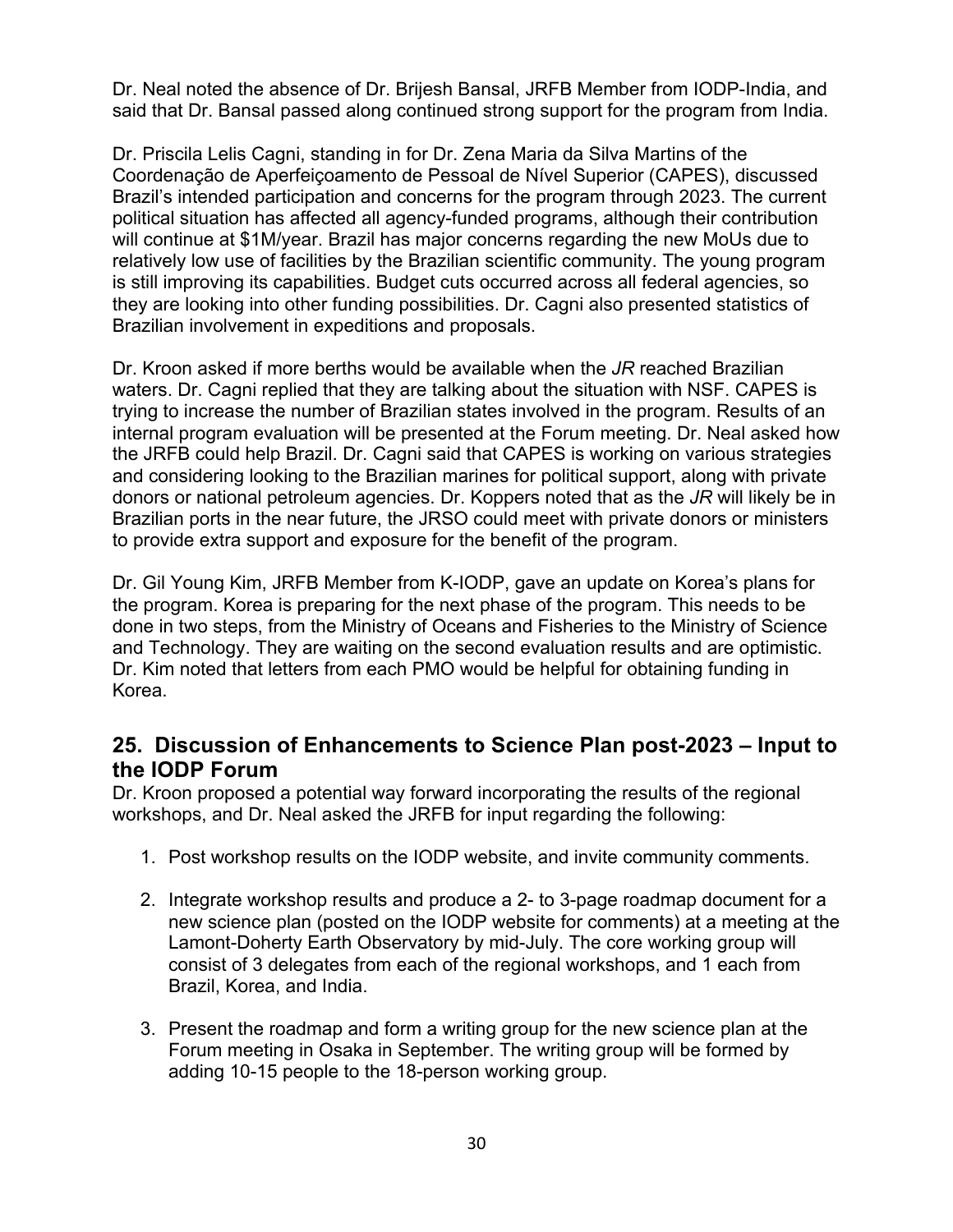- 4. Produce the first draft of new science plan (to be posted on the IODP website for comments) by mid- to late-January 2020. The American Geophysical Meeting (AGU) Fall Meeting may be a convenient time to meet up and write.
- 5. Review the first draft and integrate community comments for a second iteration of the new science plan by mid 2020. An additional review group of 10-15 scientists should be formed for this task.

Dr. Camoin asked how the writing group would be formed, with the core working group (3 delegates from each regional workshop and 1 delegate from additional countries) and a selection of 10-15 scientists. Dr. Kroon said that after the core group has been determined by their respective PMOs, an informed decision can be made on selecting the additional scientists needed. The Forum would oversee this process. Dr. Morris approved of the approach, and said that the writing group should have broad representation covering different fields of expertise. Dr. Allan thought the core group should consist of the people who ran the workshops in order to preserve the interests associated with each workshop. Dr. McNeill was concerned that such a large group of people, potentially over 30 with the core group and additional writers, could hinder the efficiency or effectiveness of creating a new science plan on a short timescale. Dr. Kroon said it was important to have so many participants if the core group lacked expertise in some areas.

It was agreed that Dr. Kroon should send out an invitation to the PMOs and find out availabilities for the meeting, including organizers from China's not-yet-held workshop. Dr. Eguchi requested that the list of participants be determined early enough to factor into the logistics for the Forum meeting in Osaka.

Dr. Koppers asked about the Forum agenda. Dr. Kroon replied that future science plan discussions will occur on the first day. Each workshop group will be asked to present their results, then the core working group will present the roadmap document. Comments will be added from the China workshop, and then it will be decided if the roadmap needs modification. The program structure will be a separate agenda item at the Forum meeting. The PMO meeting will be held on the  $4<sup>th</sup>$  day of the Forum meeting. ICDP will be invited, as well as other related communities. Dr. Eguchi will work with Dr. Kroon to accommodate the meeting attendees.

Dr. Neal noted that the Forum meeting would be the appropriate place to discuss the name of the next program, as NSF would like a new name to represent a clear future with new science objectives. Mr. Houtman added that the new science plan would drive the new and exciting future of science to be achieved, showing the NSB that the new program would be different from the program in existence. The new program would carry forward and build on the foundation of work that has been done. Dr. Allan suggested keeping keywords such as international and drilling to help tie together the 3 current, somewhat-independent platforms that are run very differently. Dr. Neal said that people should be aware that a name change will be discussed at the Forum meeting.

Dr. Given asked for guidance on posting progress of the new science plan on the IODP website, in terms of how the JRFB wanted the documents to made available for community comments. Dr. Kroon said the process should be transparent for the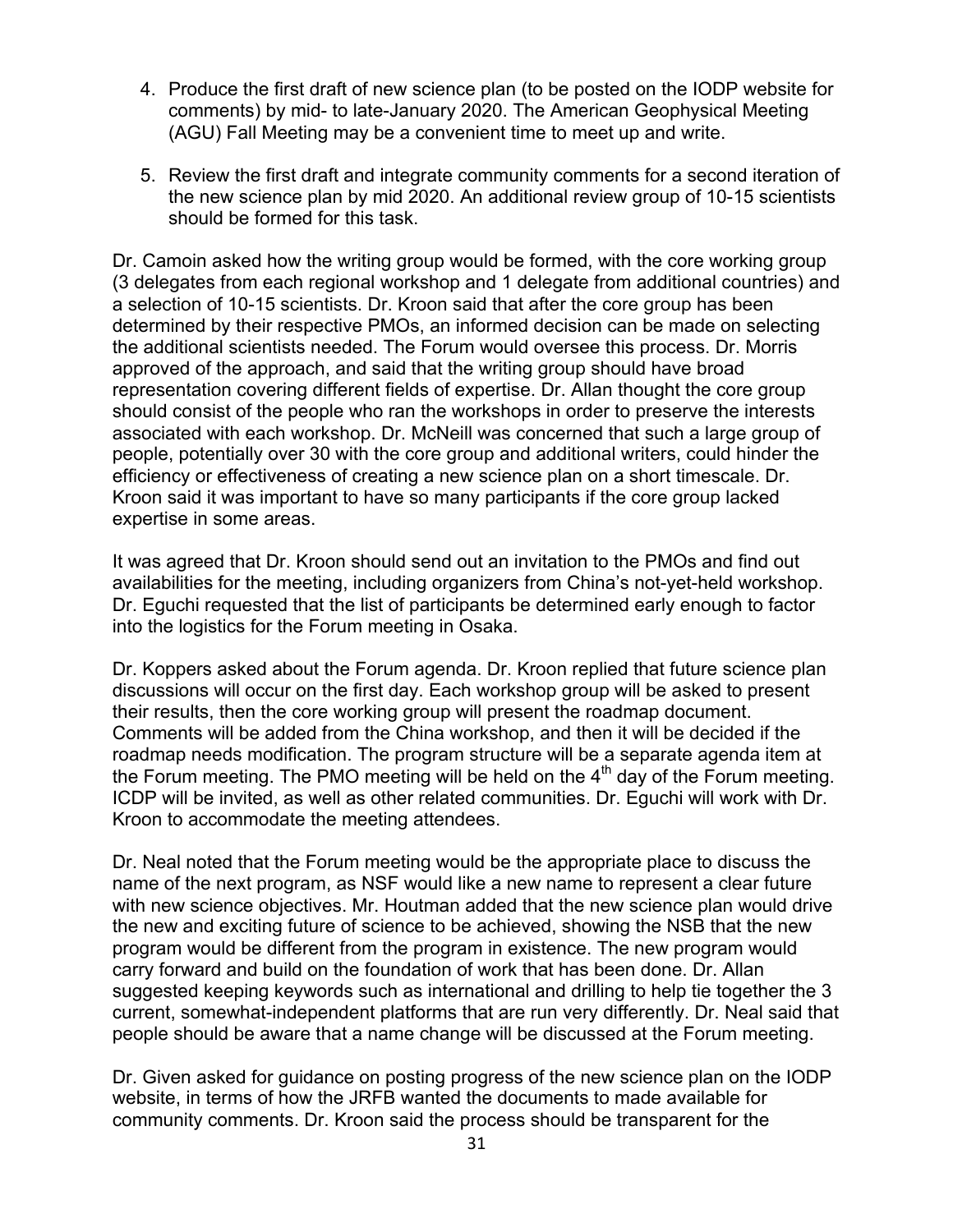scientific community at every step, although there should be some administrative control over hostile or uneducated comments. Dr. Stocks said that various tools for collecting community responses online could be presented for Dr. Kroon and the core working group to assess. Access to the documents could be announced through moderated mailing lists, such as those regularly sent out by ESSAC, USA, or J-DESC. Dr. Morris suggested implementing a password-protected site with login credentials distributed through mailing lists.

Dr. Kroon agreed to construct the Forum agenda and send it around for comments, and there was a clear consensus on how to proceed forward with integrating the workshop and results and creating a new science plan based on Dr. Kroon's presentation.

#### *Consensus 9*

The timeline for completing the new scientific ocean drilling science plan, as presented by IODP Forum Chair Dick Kroon, is ambitious. However, the JRFB strongly supports this timeline because it is necessary for advancing plans for securing a new US riserless drilling platform and for international partner renewal processes. We also greatly appreciate the open nature of the proposed process and urge that the writing team be inclusive of those responsible for coordinating the regional/national workshops, subject expertise, diversity, and early career scientists.

# **26. Finalizing the FY'21-22** *JR* **Schedule**

Dr. Neal recapped the possible FY'21-22 schedules provided by Dr. Malone: no new expeditions, 1 expedition in the South Atlantic, or 1 expedition going to the Iberian Margin. Various pros and cons between each option were discussed, with the group agreeing that scheduling no expeditions would send the community a poor signal.

Dr. John asked if completing Proposal 800 was an option, and Dr. Neal explained that one proponent had sent a letter on behalf of the proponent team without the entire team's agreement. It would be better to have the proponents of the proposal all on the same page before determining how to move forward, which may require additional time and evaluation before the JRFB can consider scheduling an expedition to go back.

Scheduling the Rio Grande Cone proposal (910) received the strongest consensus due to the logistics of minimizing transit time to maximize the science that may be achieved. By following a northern transit after the expedition, potential future expeditions would have more opportunities to be scheduled.

## *Consensus 5*

The JRFB has agreed to schedule proposal 910 Continental Margin Methane Cycling for October-November, 2021. The board anticipates that many expedition options for following the ship-track in the Atlantic and Mediterranean will be available for scheduling at the 2020 JRFB meeting.

# **27. Policies and Guidelines Updates**

No discussion due to the lack of time. The policies will be discussed via email.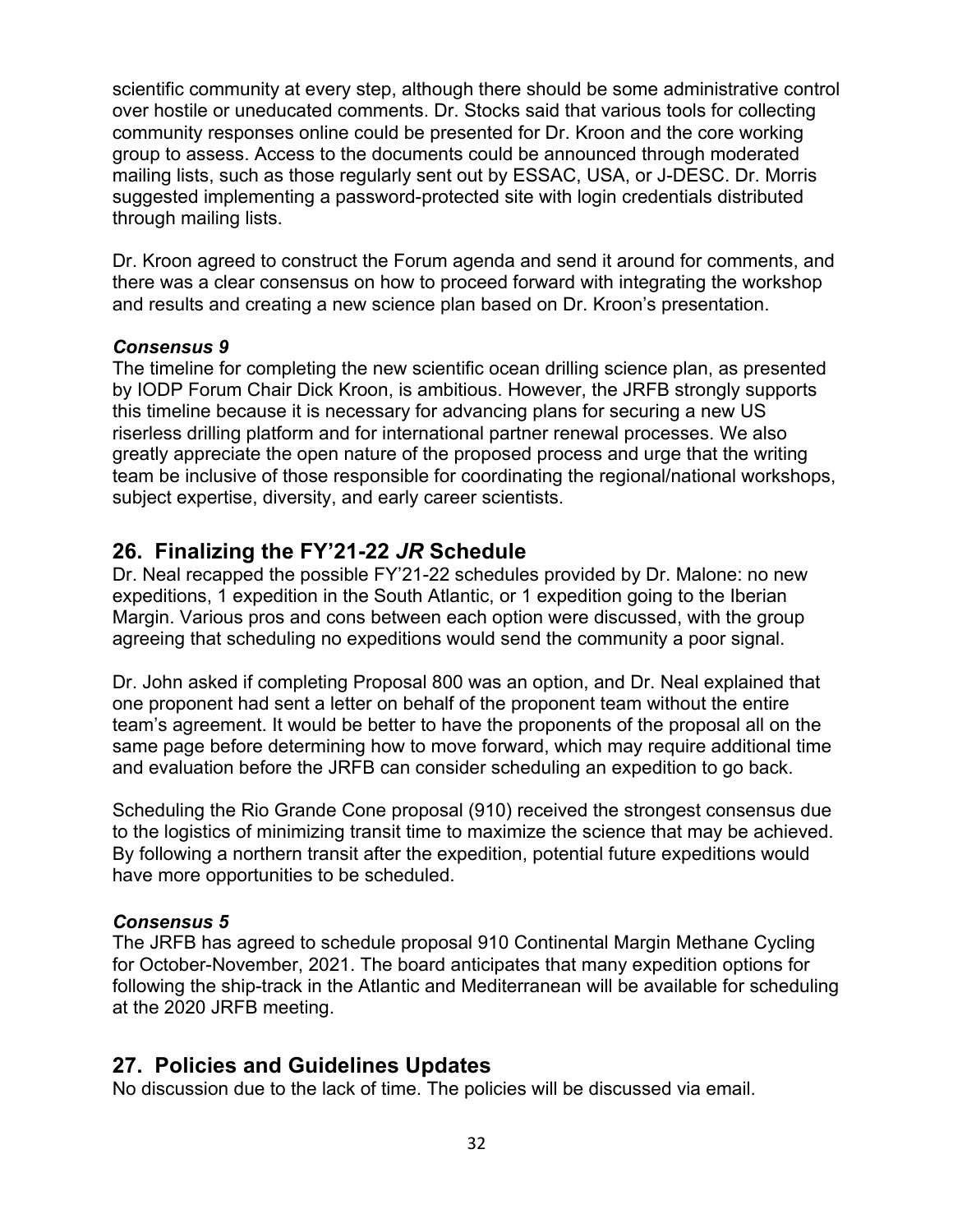## *27A. Sample, Data, and Obligations Policy*

## *27B. Confidentiality Policy*

#### *27C. EPSP Guidelines*

#### *Action Item 7*

The revised policies and guidelines will be approved by electronic vote after further edits. These include the Confidentiality Policy, the Sample and Data Obligations Policy, the JRFB Advisory Panels Terms of Reference, and the Guidelines for the EPSP Safety Review Report and Presentation and Expedition Safety Package.

#### *Action Item 9*

For the Sample and Data Obligations policy, the JRFB Chair will work to define when the changes will take effect, including the impact on shore-based sampling parties.

## **28. Potential new members of IODP**

No discussion.

# **29. The JRSO Draft FY'20 Annual Program Plan**

Dr. Clement then presented the JRSO tasks and implementing plan for their draft FY'20 Annual Program Plan (APP). Due to the *JR's* propellers failing inspection, several schedule changes were made, moving Expedition 378 from FY'19 into FY'20. The updated FY'20 expeditions are:

- Expedition 385: Guaymas Basin Tectonics and Biosphere (Category 1)
- Expedition 378: South Pacific Paleogene Transect (Category 1)
- Expedition 384: Engineering Testing (Category 2)
- Expedition 387: Amazon Margin (Category 2)
- Expedition 388: Equatorial Atlantic Gateway (Category 1)

The FY'20 APP budget is at \$66.9M, of which 57% is the ODL subcontract. Due to the propeller issue, some FY'18 and FY'19 funds were saved and can be moved into FY'20. Fuel costs are down this year, but the enormous transit across the Pacific will account for more out of the budget.

JRSO is in the process of re-competing the wireline logging subcontract. One or more response has been received, and Dr. Clement was confident that a new wireline logging contract will be in place soon.

Another significant change with the JRSO's subcontracts is that Siem Offshore has moved the ODL office from the Netherlands to their headquarters in Norway, legally transferring the contract with the same conditions in place. JRSO is waiting for NSF approval. There will be a new vessel manager, likely a positive development, streamlining operations. The current ODL contract began in 2004, set for 10 years with continued 1-year extensions through 2023. There are no contractual obligations beyond then. An issue has come up regarding the *JR's* 45-year dry dock: between October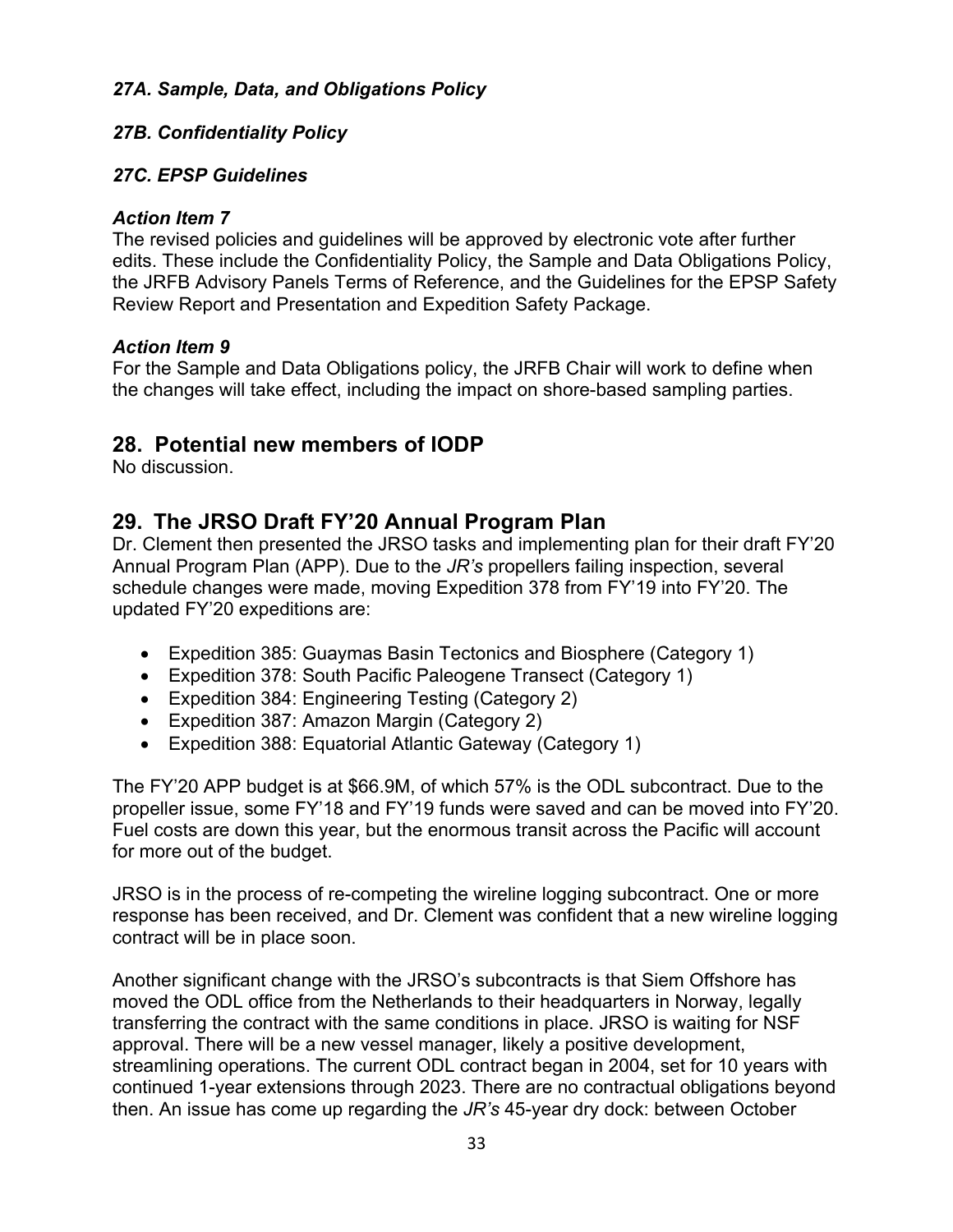2023 and February 2024, a \$7M investment may need to be made, with only a few months of contracted work remaining. Options would be to end the contract, or split the cost and spread it out over a 5-year contract. JRSO is willing to go for the second option but wants to negotiate clauses for the extension. NSF has approved this, and JRSO would like something in place before July 1. There is some concern regarding extended access to the *JR*, although ODL is committed to extending the *JR* as long as possible.

Dr. Neal asked if the second option with the ODL subcontract (splitting the dry dock cost over a 5-year contract with a 2.6% increase in the day rate) meant that the *JR* could be used at the beginning of the new program. Dr. Clement responded that JRSO would like to keep as many options open as possible, but they don't know if ODL will agree.

Dr. Allan asked if the increase in day rate is not approved, would there be no more access to the *JR* after October 1, 2023? Dr. Clement confirmed that demobilization would have to occur before that date, so it's possible that only 5 or so *JR* expeditions could be added to the schedule. There will be difficult decisions to make down the road, but they may find future efficiencies or technological improvements to help with costs.

Dr. Tuo asked how long the *JR* could continue to be used after the dry dock. Dr. Clement responded that there would be a dry dock every 5 years, but after 2024 ODL probably won't want a locked-in day rate. The ship's environmental impact statement runs out in 2028 and cannot be renewed. Dr. Koppers asked about the risk of ship parts breaking down between 2024 and 2028. Dr. Clement replied that the drilling equipment is all from the 1970s, so there are no spares. ODL has a prescriptive maintenance plan but unanticipated breakdowns would be problematic. 2028 would be the drop-dead date for the *JR*, but demobilization would occur several months prior to 2028.

Dr. Neal said that after JRSO has finalized the program plan, the board will approve it via email.

## *Action Item 6*

The JRSO will forward the final FY'20 Annual Program Plan to the JRFB for electronic approval in plenty of time to meet the 1 August 2019 deadline for the plan to be submitted to NSF.

# **30. The SSO Draft FY'20 Annual Program Plan**

Dr. Given presented the SSO APP to the JRFB for approval. She reviewed the planned budget and reminded everyone of the SSO's role in facilitating the proposal review process for the benefit of both proponents and reviewers. FY'20 is year 7 of the 10-year cooperative agreement, and a few small refinements have been made to the estimates in the renewal proposal from 2017. The proposed budget of \$1.35M covers staffing for 6 FTEs, which are 86% of the direct costs. Increases in direct costs come from meetings hosted by the SSO, as the JRFB meeting can no longer be held in the NSF building due to security policies.

Dr. Given then reviewed the primary task work of the SSO:

• Task 1: Logistical and programmatic support for advisory panel meetings.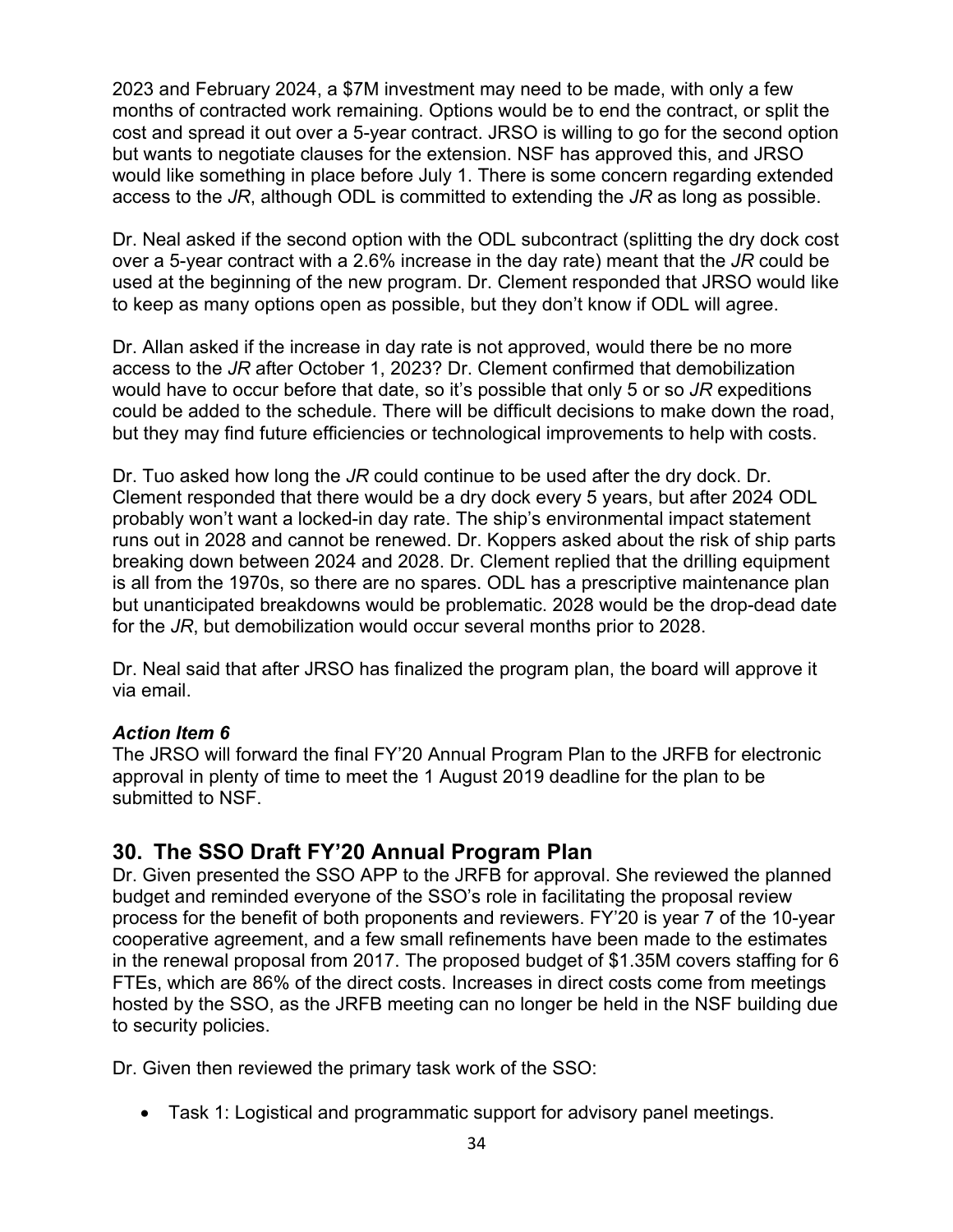- Task 2: Proposal and data management for 2 submission deadlines every year, including the normal workflow of evaluating proposals and maintaining an archive of all documents and data. Proposal and data management was challenging due to the huge volume of submissions this deadline. Several proposals went to external review as well, with one being fast-tracked.
- Task 3: Websites for IODP, to facilitate science planning for people in IODP and provide links to all entities. While news and videos are featured, the website is not intended as an outreach website.
- Task 4: Integrated IT platform for PDB and SSDB, which entails hardware and software maintenance and new developments proposed every year.

The list of deliverables for FY'20 includes a reviewer support tool, allowing SEP members to work directly with the PDB system and alleviating the administrative role of the proposal manager. Plans for the Site Survey Data Bank include a new seismic data upload tool and an expanded geospatial search tool. Other website tasks will include post-2023 science planning documents as discussed at this meeting.

Dr. Neal received unanimous approval for the SSO's FY'20 APP.

## *Consensus 14*

The Science Support Office Annual Program Plan FY'20 is recommended for approval.

# **31. Review of Consensus Statements and Action Items**

Dr. Neal led the review of consensus statements and accepted appropriate changes and additions. The final statements are compiled at the front of this document.

# **32. Membership of JRFB**

Dr. Neal noted that two JRFB members are rotating off, thanking Drs. Bach and Liping Zhou for their service. He will initiate the ads seeking nominations for the replacement of two non-US scientists on the board.

#### *Consensus 15*

Liping Zhou is sincerely thanked for his service and dedication to serving on the JOIDES Resolution Facility Board. It has been a pleasure to work with him over his term and we wish him well in his forthcoming endeavours, and hope we will see him serving again on future IODP panels.

#### *Consensus 16*

Wolfgang Bach has been a dedicated advocate of scientific ocean drilling for many years. The JRFB has greatly benefitted from his experience over the term he has served. We sincerely thank him for his service to this facility board and to scientific ocean drilling and wish him well in his life after JRFB.

## *Action Item 8*